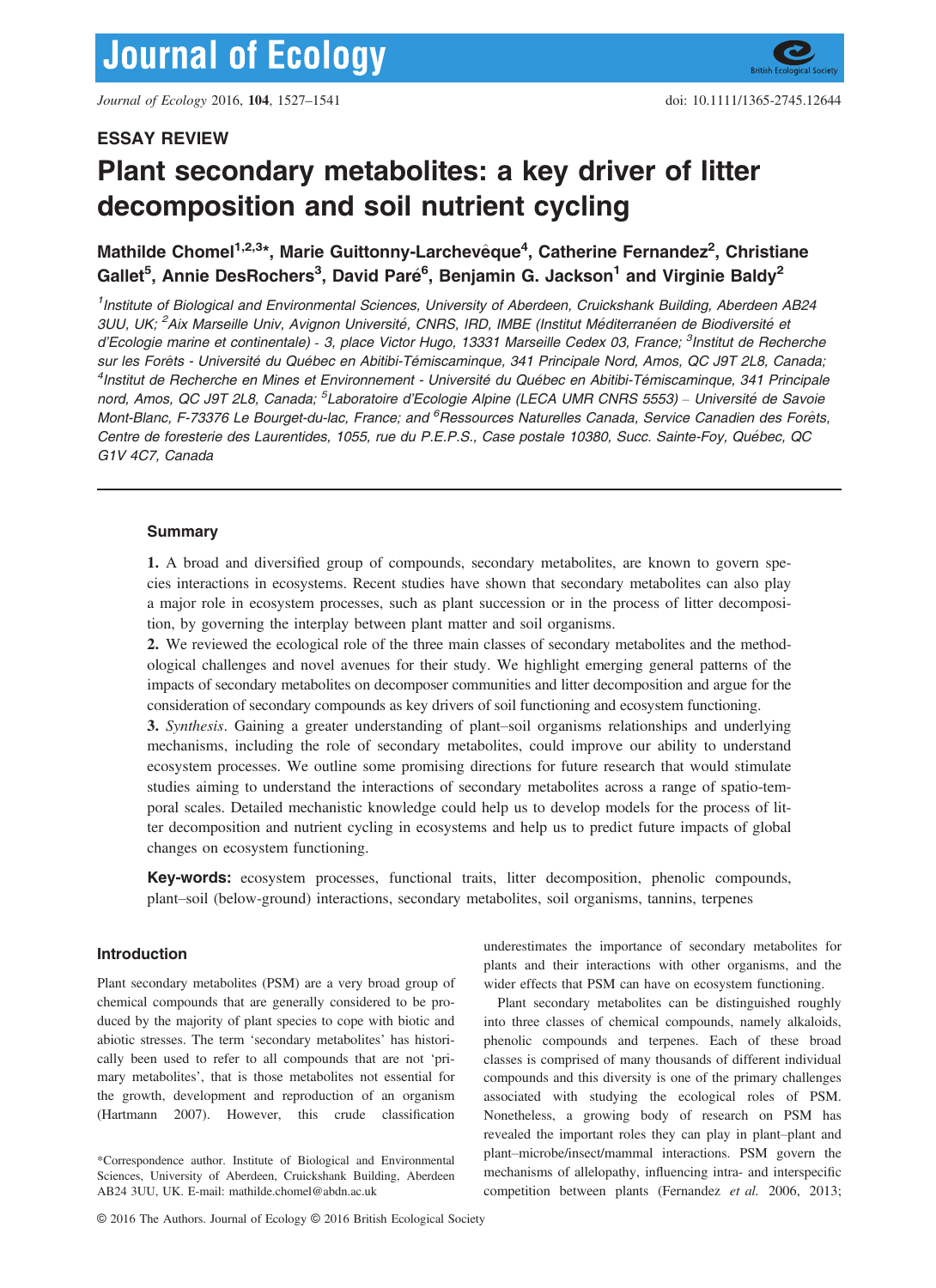Ormeño, Fernandez & Mévy 2007). Conversely, they can also act as mutually beneficial communication signals between plants, for example alerting neighbouring plants to the presence of herbivores (Arimura et al. 2000; Karban, Yang & Edwards 2014). Likewise, secondary metabolites can play a central role in a plants defence against herbivores and pathogens, but can also attract pollinators helping plants to complete their life cycles. All these interactions between plants and other organisms can be key components of the overall functioning of an ecosystem.

While secondary metabolites have been largely studied in the above-ground compartment of ecosystems, they have been poorly studied in the below-ground compartment. PSM are mainly released into the ecosystem by four pathways: (i) volatilization and diffusion away from plant tissues, (ii) leaching of above-ground plant material, (iii) exudation from plant roots and (iv) litter decomposition (Rice 1984). The later three pathways release important quantities of secondary metabolites into the soil and influence numerous soil processes. For example, tannins have been shown to slow decomposition rates and C and N cycling (Hättenschwiler  $\&$ Vitousek 2000), while phenolic compounds can delay the colonization of litter by decomposers (Ormeño et al. 2006; Chomel et al. 2014). Soil organisms, from bacteria to invertebrates, drive the relationship between plant communities and soil processes (Wardle & van der Putten 2002). Indeed, the impact of PSM in soil processes is mainly driven by their impact on soil organisms.

The study of PSM in soils is challenging for three main reasons: the large diversity and complexity of compounds, their chemical transformation in soils and their biological transformation by soil organisms. Indeed, the fate of PSM in soil is far from being understood. Recent advances in methodology and our greater understanding of the ecology of secondary metabolites now provide opportunities to explore the wider roles of PSM in ecosystem processes, such as litter decomposition, and in the complexities of the soil food web. Here, we argue that secondary metabolites influence litter decomposition through interactions with the soil food web and that these interactions should be the main focus of future experiments attempting to better understand litter decomposition and organic matter cycling.

In this paper, we review current experimental and theoretical evidence for the importance of plant secondary metabolites in soil processes and the plant–soil relationship. We argue the need for a greater inclusion of secondary metabolites in litter decomposition studies and the exploration of the relationships between plant and soil communities. Accordingly, we provide (i) an overview of knowledge regarding the ecology of the main classes of plant secondary metabolites and (ii) the methodological challenges and novel avenues for their study. We then (iii) review the role of PSM in the litter decomposition process and their influence on decomposer communities, and go on to (iv) argue for the consideration of secondary compounds as key drivers of soil and ecosystem functioning.

# Definition and ecological roles of secondary metabolites

Secondary metabolites can be roughly divided into three main groups of chemical compounds, alkaloids, phenolic compounds and terpenoids (Hopkins 2003; see Table 1).

#### ALKALOID COMPOUNDS

#### **Definition**

Some 200 years of alkaloid chemistry has resulted in the isolation of about 10 000 alkaloid compounds. Alkaloids are found in bacteria, fungi, plants and animals, although their distribution within each kingdom is quite limited (Cushnie, Cushnie & Lamb 2014). They occur in circa 300 plant families, with specific compounds typically confined to certain families (e.g. hyoscyamine in Solanaceae; Evans 2009). Alkaloids are characterized by at least one nitrogen atom, and most of them are well-defined crystalline substances that exist in a free state as N-oxides or unite with acids to form salts, both readily soluble in water (Evans 2009). In contrast, alkaloid freebases are frequently sparingly soluble in water but soluble in organic solvents (Evans 2009). Alkaloids usually have a marked physiological action on animals; for example, many of them have analgesic or toxic properties (e.g. cocaine or morphine) (Hopkins 2003). For these properties, alkaloids have been mainly studied in pharmacology and have been used throughout history in traditional medicine as well as currently in modern medical practice. Nonetheless, they have been little studied in the context of litter decomposition, soils and the decomposer subsystem.

# Ecological role

Alkaloids are toxic compounds with multiple roles in plants, acting as feeding deterrents and allelochemicals, as well as protection against infection (Faeth & Saari 2012; Cushnie, Cushnie & Lamb 2014). Research has consistently shown not only that alkaloids participate in plant metabolism over the long term, but also that daily variation in alkaloid content (qualitative and quantitative) is very common in some species (Evans 2009). In several plant families (e.g. Poaceae), alkaloids are not synthesized by the plant but by fungal endophytes that control the types of alkaloids produced and their accumulation levels (Schardl et al. 2013). This endophytic production of alkaloids in plants has been shown to slow litter decomposition rates by influencing the activity of microorganisms and detritivores (Omacini et al. 2004; Lemons, Clay & Rudgers 2005; Purahong & Hyde 2011; Iqbal et al. 2012). In contrast, when decomposition of fresh alkaloid-laden leaves was compared with alkaloid-free litter, alkaloids were quickly lost from the fresh leaves and differences in decomposition were only slight (Siegrist et al. 2010). However, to date there are too few studies to generalize the impact of alkaloids on decomposition processes or establish their fate in soils.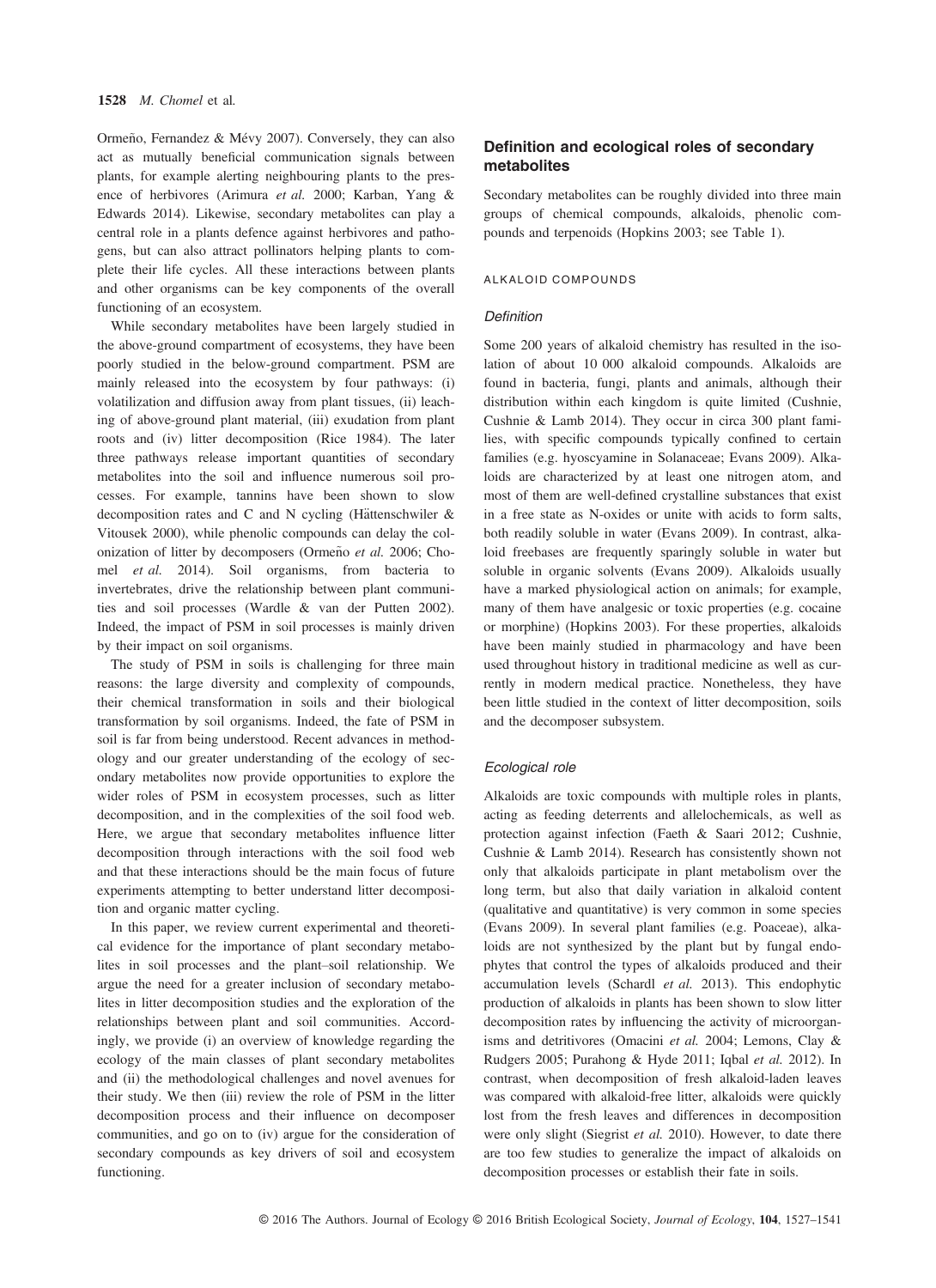| Group                          | Classification                                              | Structure                 | Diversity                       | Biological source                                                        | Ecological roles                                                                                                                                                             |
|--------------------------------|-------------------------------------------------------------|---------------------------|---------------------------------|--------------------------------------------------------------------------|------------------------------------------------------------------------------------------------------------------------------------------------------------------------------|
| Alkaloids                      | Highly diverse<br>and complex but<br>generally<br>contain N | $\sim$ $^{\circ}$         | $>12$ 000 isolated<br>compounds | Plants $(\sim 300$ families);<br>bacteria; (endophytic)<br>fungi         | Plant defence against herbivores<br>because of toxic properties on<br>animals or feeding deterrence<br>(bitter taste), antimicrobial activity<br>Can slow decomposition rate |
| Phenolic<br>compounds          | One or more<br>hydroxylated<br>aromatic rings               | OH                        | $>10$ 000 Isolated<br>compounds |                                                                          |                                                                                                                                                                              |
| Phenolic<br>acids              |                                                             | $C6-C1$ or $C6-C3$        |                                 | Plants, bacteria, fungi                                                  | Allelopathy; antibacterial activity<br>Slows decomposition rate                                                                                                              |
| Flavonoids                     |                                                             | $C6-C3-C6$                |                                 | Plants, bacteria, fungi                                                  | Pigments and scents; antioxidants;<br>UV protectants; antifungal and<br>antibacterial                                                                                        |
| Tannins                        | Polymers                                                    | $(C6-C3-C6)$ <sub>n</sub> |                                 | Most abundant polyphenol<br>in woody species; seldom<br>found in grasses | Antiherbivore and protection against<br>pathogens<br>Complex with proteins and<br>inhibition of enzyme activities<br>Slows decomposition rate                                |
| Terpenes                       | Based on<br>isoprene units                                  |                           | $>30$ 000 isolated<br>compounds | Plants                                                                   | Scents and chemical signalling<br>between plants and between plants<br>and (in)vertebrates; resistance to<br>biotic (insecticidal) and abiotic<br>stress                     |
| Monoterpenes<br>Sesquiterpenes | Two isoprene units<br>Three isoprene units                  | C10<br>C15                |                                 |                                                                          |                                                                                                                                                                              |
| Diterpenes                     | Four isoprene units                                         | C20                       |                                 |                                                                          |                                                                                                                                                                              |

Table 1. Summary of the three main groups of secondary metabolites, their characteristics and examples of their ecological roles

#### PHENOLIC COMPOUNDS

#### **Definition**

Around 10 000 phenolic compounds have been isolated. They are highly diverse, ranging from simple phenolic acids to large complex polymers, such as tannins and lignins (Hopkins 2003). These compounds can be produced by plants, bacteria and fungi. In plants, they can constitute from 1% to more than 25% of total green leaf dry mass (Hättenschwiler  $\&$ Vitousek 2000). Phenolic compounds are characterized by the presence of at least one hydroxylated aromatic ring. Within this family of secondary metabolites, varying terms are used to characterize certain compounds and confusion arises because of the different criteria used in their classification. The term polyphenol, which strictly means compounds containing several hydroxyl groups on one or several aromatic rings, is often used in reference to a whole family of tannin compounds or even all phenolic compounds. The latter can also be qualified as the 'total phenols' fraction. However, a more precise classification of phenolic compounds based on their structure should be used to differentiate simple phenols ( $C_6$  skeleton), phenolic acids ( $C_6$ - $C_1$  or  $C_6$ - $C_3$ ), flavonoids  $(C_6-C_3-C_6)$  and tannins  $((C_6-C_3-C_6)_n)$ . In some cases, they can be further classified by their degree of polymerization: (i) low molecular weight phenolic compounds are found in most plants in glycosylated and soluble form and are readily used as carbon sources by most decomposer organisms, but some of them also possess specific biological activities, for example cinnamic acids, (ii) high molecular weight phenolic compounds such as tannins which are highly polymerized water-soluble compounds that belong to two subfamilies having different characteristics. Hydrolysable tannins are mainly present in dicot angiosperms. Condensed tannins are polymers of flavan-3-ols (flavonoids), sometimes referred to as proanthocyanidins (Hagerman 2002). Tannins are the most abundant polyphenolics found in woody species, but are generally absent from herbaceous plants (Hättenschwiler & Vitousek 2000).

#### Ecological role

Phenolic acids are substances containing a phenolic ring and an organic carboxylic acid function. Whereas low molecular weight phenolic acids are easily degraded by microorganisms, others such as caffeic acid, p-coumaric acid and vanillic acid are known to have allelopathic activities (Rice 1984; Fernandez et al. 2008). As an example, caffeic acid is one of the most ubiquitous cinnamic acids isolated from a variety of crops, weed residues and other plants. It inhibits the growth of fungi (Harrison et al. 2003), bacteria (Bowles & Miller 1994) and plants (Rice 1984), including early root growth (Batish et al. 2008).

Flavonoids are a highly diverse group of molecules based on  $C_6$ - $C_3$ - $C_6$  skeleton with various biological activities. They play important roles in providing colour, fragrance and taste to fruits, flowers and seeds (Mierziak, Kostyn & Kulma 2014). Due to their physical and chemical properties they have strong antioxidative properties. They can also act as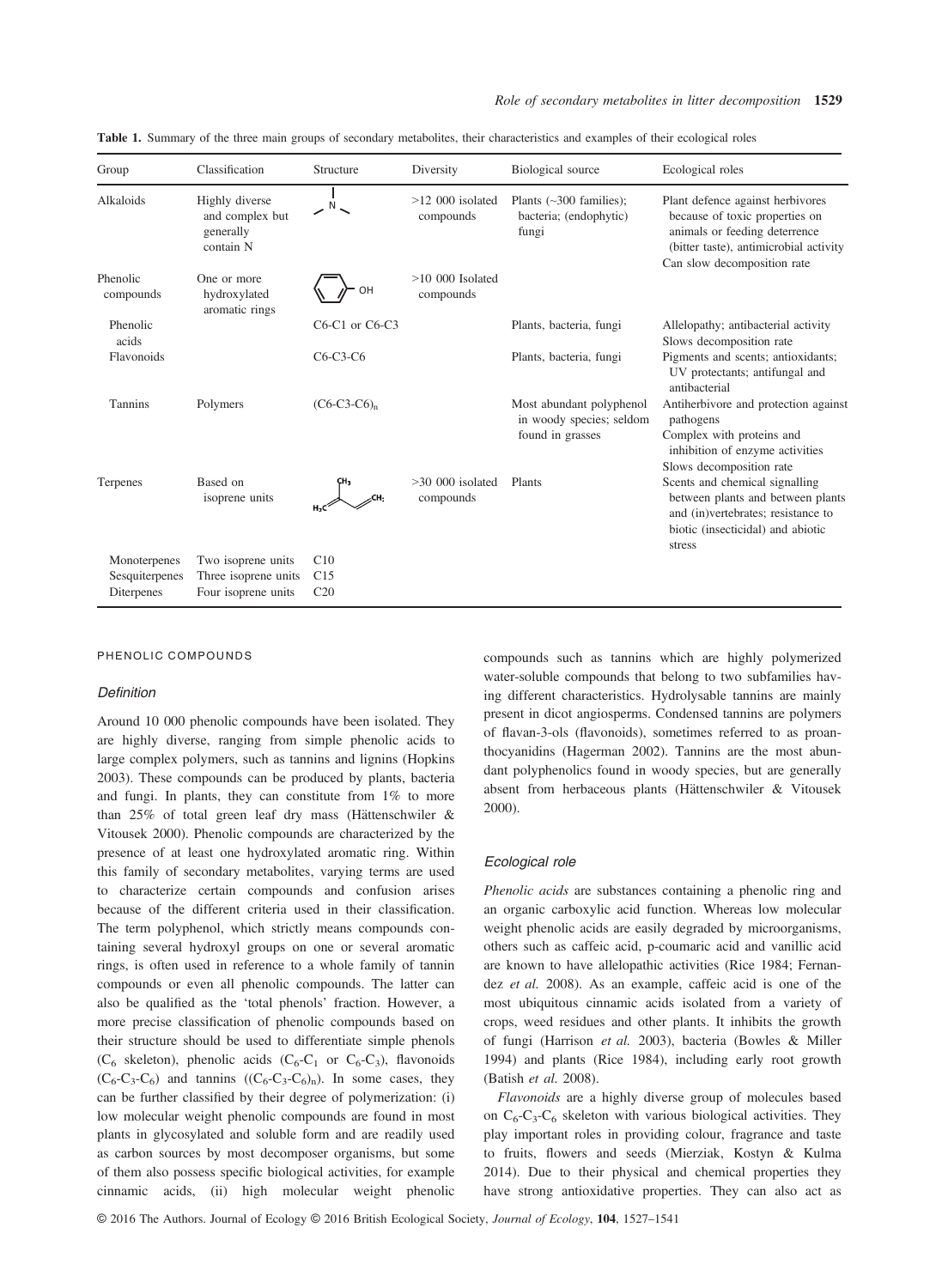direct oviposition and feeding attractants or deterrents, and they can protect plants against insect pests by affecting their behaviour, growth and development (Mierziak, Kostyn & Kulma 2014). Flavonoids can also transmit information to symbiotic bacteria; for example, they are well known to be involved in the signalling between Rhizobia and the roots of legumes to initiate nodulation (Mierziak, Kostyn & Kulma 2014). These compounds also influence plant–plant interactions, such as allelopathic inhibition of germination in target species (Weston & Mathesius 2013).

Tannins are best known for their defensive action against herbivores and pathogens (Hättenschwiler & Vitousek 2000), but they have received special attention in studies of ecosystem functioning for their various biological and chemical

properties. It has been widely demonstrated that tannins can form insoluble complexes with proteins and other biological polymers or with metal ions during litter decomposition. These complexes render the organic matter inaccessible to further decomposition, and so tannins are increasingly recognized for their below-ground effects (Hättenschwiler & Vitousek 2000). They can also be toxic to microorganisms and inhibit enzyme activities, thereby affecting multiple aspects of nitrogen and carbon transformations in soils (Schimel et al. 1996; Bradley, Titus & Preston 2000; Hättenschwiler & Vitousek 2000; Fierer et al. 2001; Schofield, Mbugua & Pell 2001; Kraus, Dahlgren & Zasoski 2003). In most studies, nitrogen and carbon mineralization rates were reduced by the addition of tannins (Table 2). Their production is genetically

Table 2. Reported effects of secondary metabolites or groups of metabolites on soil organisms and processes

| Effect                                              | Direction                | Secondary metabolite         | Plant species                                           | <b>Studies</b>                             |  |  |
|-----------------------------------------------------|--------------------------|------------------------------|---------------------------------------------------------|--------------------------------------------|--|--|
| Soil organisms                                      |                          |                              |                                                         |                                            |  |  |
| Colonization, reproduction and                      | $\overline{\phantom{m}}$ | Polyphenols,                 | Acacia, Shorea,                                         | Das & Joy (2009)                           |  |  |
| moulting of springtails                             |                          | tannins, lignin              | Cassia and Dalbergia                                    |                                            |  |  |
| Fitness of gypsy moths and                          | $-$ /+                   | Phenolic glycosides          | Populus                                                 | Hwang $& Lindroth(1997)$                   |  |  |
| forest tent caterpillar                             |                          |                              |                                                         |                                            |  |  |
| Soil respiration                                    |                          | Condensed tannins            | Populus tremuloides                                     | Madritch, Jordan & Lindroth (2007)         |  |  |
| Microbial activity                                  | $\equiv$                 | Batatasin III (phenol)       | Empetrum hermaphroditum                                 | Nilsson, Gallet & Wallstedt (1998)         |  |  |
| Microorganisms                                      | $-$ /+                   | Condensed tannins            | Populus                                                 | Schweitzer et al. (2007)                   |  |  |
| Arthropods                                          | $-$ /+                   | Condensed tannins            | Populus                                                 | Whitham et al. (2006)                      |  |  |
| Litter decomposition                                |                          |                              |                                                         |                                            |  |  |
| Biotic decomposition                                |                          | Lignin                       | Herbaceous                                              | Austin & Ballaré (2010)                    |  |  |
| Abiotic decomposition                               | $^{+}$                   | Lignin                       | Herbaceous                                              | Austin & Ballaré (2010)                    |  |  |
| (photodegradation)                                  |                          |                              |                                                         |                                            |  |  |
| Mineralization                                      |                          | Phenolic compounds           | Cistus albidus                                          | Castells, Penuelas &                       |  |  |
|                                                     |                          |                              |                                                         | Valentine (2004)                           |  |  |
| Litter mass loss                                    |                          | Condensed tannins            | 16 woody species                                        | Coq et al. (2010)                          |  |  |
| Litter decomposition                                | $^{+}$                   | Total phenolic<br>compounds  | 4 woody species                                         | Hättenschwiler & Jorgensen (2010)          |  |  |
| Litter decomposition                                |                          | Condensed tannins            | 4 woody species                                         | Hättenschwiler & Jorgensen (2010)          |  |  |
| Litter decomposition                                | $-$ /+                   | Condensed tannins            | Populus                                                 | Madritch, Donaldson &<br>Lindroth $(2006)$ |  |  |
| Litter decomposition                                |                          | Condensed tannins,<br>lignin | Populus fremontii, P.<br>angustifolia and their hybrids | Schweitzer et al. (2004)                   |  |  |
| Litter decomposition/nutrient<br>immobilization     |                          | Condensed tannins            | Populus                                                 | Schimel et al. (1996)                      |  |  |
| N cycle                                             |                          |                              |                                                         |                                            |  |  |
| Sequestration of<br>organic N sources               |                          | Condensed tannins            | Kalmia angustifolia and balsam fir                      | Bradley, Titus & Preston (2000)            |  |  |
| Nitrification                                       | $-$ /+                   | Monoterpenoids               | Pinus ponderosa                                         | Bremner & McCarty (1988)                   |  |  |
| $N_2$ fixation                                      | $\equiv$                 | Condensed tannins            | Populus                                                 | Cates & Rhoades (1977)                     |  |  |
| N mineralization                                    | $-$ /+                   | Condensed tannins            | Populus                                                 | Fierer et al. (2001)                       |  |  |
| Respiration and                                     |                          | Condensed tannins            | Picea abies and Pinus sylvestris                        | Kanerva & Smolander (2008)                 |  |  |
| N mineralization                                    |                          |                              |                                                         |                                            |  |  |
| Nitrification                                       |                          | Monoterpenoids               | Picea abies                                             | Paavolainen, Kitunen &<br>Smolander (1998) |  |  |
| N mineralization                                    |                          | Condensed tannins,<br>lignin | Populus fremontii, P. angustifolia<br>and their hybrids | Schweitzer et al. (2004)                   |  |  |
| Nitrification                                       |                          | Monoterpenoids               | Pinus ponderosa                                         | White (1991)                               |  |  |
| Others                                              |                          |                              |                                                         |                                            |  |  |
| C and N mineralization                              | $-$ /+                   | Condensed tannins            | 10 woody and shrub species                              | Norris et al. (2011)                       |  |  |
| Photosynthesis and growth                           | $\qquad \qquad -$        | Batatasin III (phenol)       | Empetrum hermaphroditum                                 | Wallstedt et al. (2001)                    |  |  |
| of birch seedlings                                  |                          |                              |                                                         |                                            |  |  |
| Beta-glucosidase and<br>acid-phosphatase activities |                          | Tannins                      | Kalmia angustifolia, Picea mariana                      | Joanisse et al. (2007)                     |  |  |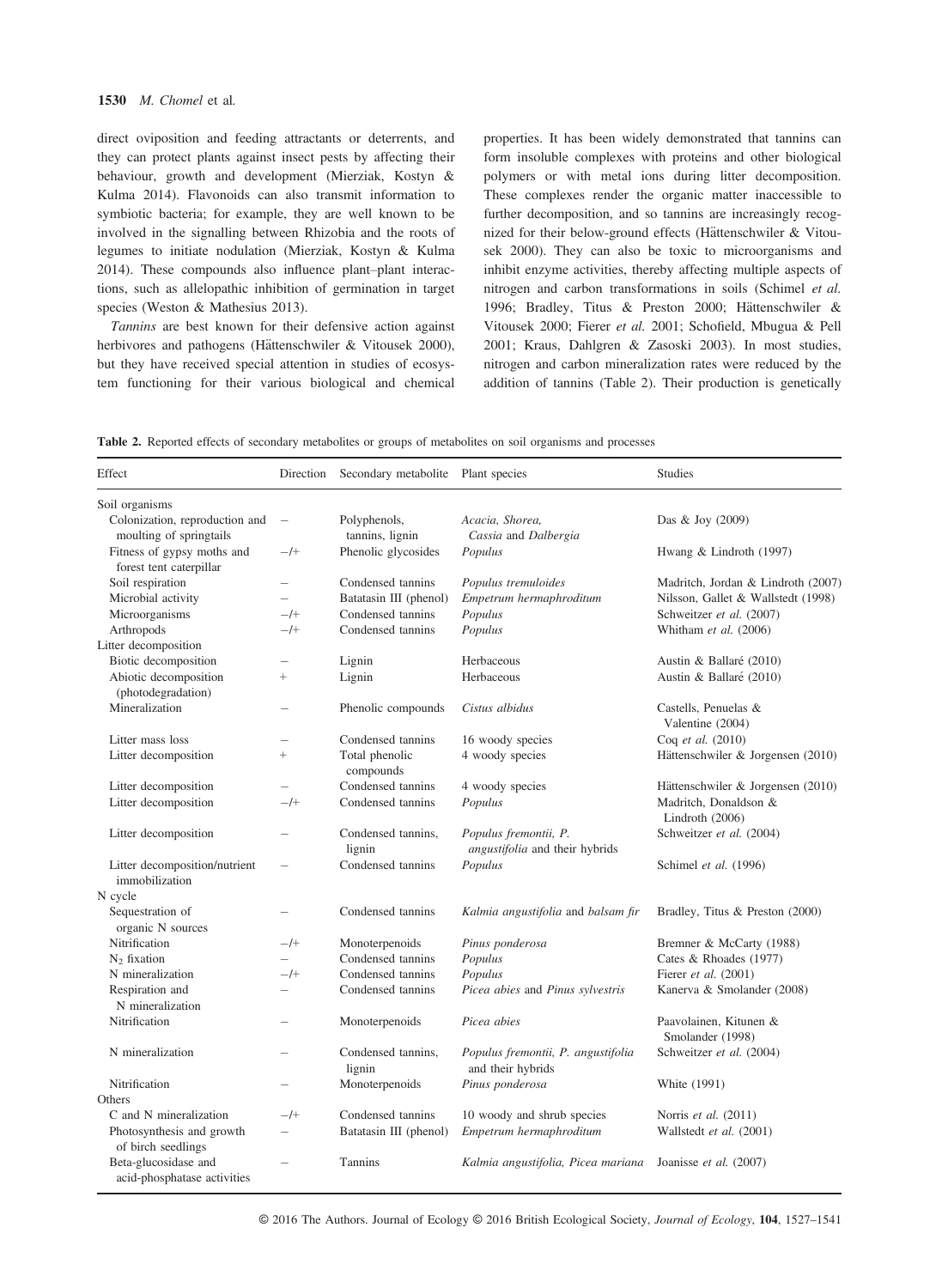determined with constitutive function in some species, but their production can also be induced as a response to environmental stresses such as herbivory. At the genetic level, Schweitzer et al. (2004) found marked differences among cottonwood hybrids (Populus fremontii L.  $\times$  P. angustifolia James) in terms of foliar levels of condensed tannins, which ranged from 1% to 10% of leaf dry matter. The composition and activity of tannins can also change considerably during tissue senescence (Gallet & Lebreton 1995; Nierop, Preston & Verstraten 2006).

#### **TERPENES**

## Definition

With more than 30 000 known metabolites, terpenes or terpenoids are the most diverse group of PSM (Hartmann 2007). These compounds are mainly produced by plants, and their concentrations usually range from 1% to 2% of dry matter content, although greater concentrations may be found in leaves or in specific plant structures, such as trichomes (Langenheim 1994). These generally lipophilic compounds are based on a simple five-carbon building block (isoprene unit). Monoterpenes are composed of two isoprene units  $(C_{10})$ ; they include, for example, alpha-pinene, which is widespread in plants. Sesquiterpenes possess three isoprene units  $(C_{15}, e.g.,)$ thunbergol), while diterpenes have four  $(C_{20})$ . Some terpenes, mainly mono- and sesquiterpenes, are volatile (Langenheim 1994) and are often referred to as volatile organic compounds (VOCs). The terpene family includes hormones, carotenoid pigments, latex and most essential oils (Hopkins 2003).

#### Ecological role

Terpenes first became known in their volatile forms, for their role in chemical communication among organisms and their involvement in resistance mechanisms against both biotic and abiotic stresses. Terpenes have varied roles, from attracting pollinators, protecting plants from herbivores (Langenheim 1994), or acting as toxic insecticides and insect repellents (Hopkins 2003). The impact of monoterpenes on soil microorganisms is complex, as they can inhibit the activity and growth of certain microbial groups while stimulating others (Amaral & Knowles 1998). Several studies have shown that monoterpenes inhibit N mineralization (White 1986, 1991, 1994; Bremner & McCarty 1988) and net nitrification in the soil (White 1986, 1991, 1994; Paavolainen, Kitunen & Smolander 1998; Table 2). Causes of this inhibition are still not fully understood, but may be due to a direct action of monoterpenes on an enzyme involved in the ammonium oxidation pathway (White 1988), or inhibition of growth in Nitrosomonas europaea, a bacterium that oxidizes ammonium to nitrite (nitrification; Ward, Courtney & Langenheim 1997). These authors also noted that other terpenes, such as betapinene, seem to have stimulatory effects on Nitrosomonas europaea growth.

#### Methods for quantifying secondary metabolites

Technical issues are among some of the most important limitations when studying PSM due to the complex nature of their characterization and analysis. These issues are particularly relevant in heterogeneous substrates like leaf litter and soils. First, the type of material (leaves, litter), the moment of sampling (plant life cycle or phase of litter decomposition), the sample collection method, the storage conditions and the physical processing (grinding) of material can alter the results of the extraction and subsequent quantitative analysis of PSM. Secondly, there is a wide variety of analytical methods for characterizing these compounds, which makes comparisons among studies difficult. Thirdly, since PSM are not essential for the growth and development of plants, they can be continuously modified and adapted to the demands of changing environmental pressures (Hartmann 2007), resulting in a highly heterogeneous content from one individual to another. Some of the most common, the more useful and also some of the emergent analytical techniques for quantifying and characterizing PSM are described below.

The most common method used to study the phenolic fraction in litter or plants is the Folin–Ciocalteu method, which estimates the concentration in OH phenolic groups, that is bonded to a benzene aromatic ring (Bärlocher & Graça 2005). This method is based on oxidative properties of phenolic groups, which react with the Folin–Ciocalteu reagent to from a blue complex. However, this reagent is not specific to polyphenols and reacts with other compounds, such as aromatic amino acids and proteins (Everette et al. 2010). Indeed, some authors argue that this method is more a measure of total antioxidant capacity rather than phenolic content (Everette et al. 2010). Moreover, each molecule reacts with its own specificity. As such, concentrations have to be expressed with respect to a standard compound (gallic acid, for instance). This makes absolute quantification impossible with the Folin–Ciocalteu method and the use of this reactant should be restricted to intraspecific comparisons (Appel et al. 2001). However, it is far quicker and more accessible than an exhaustive determination of all phenolic structures by chromatographic techniques [gas chromatography coupled with mass spectrometry (GC-MS)].

There are some specific chemical analyses for different functional phytochemical groups of phenolics, for example the acid butanol method or the vanillin method for condensed tannins (Hagerman 2002).

The only method for the analysis of terpenoids is by GC-MS after a non-polar solvent extraction of the organic substrate. Unlike phenolics, there is no global method for quantifying the 'terpene fraction', and the only option for this is by summation of individual compounds.

However, emergent holistic techniques have been developed and offer promising alternatives to characterize relationships between plant secondary metabolites and soil organisms (Fortunel et al. 2009; Parsons et al. 2011). For example, near-infrared spectrometry (NIRS) is a highly precise physical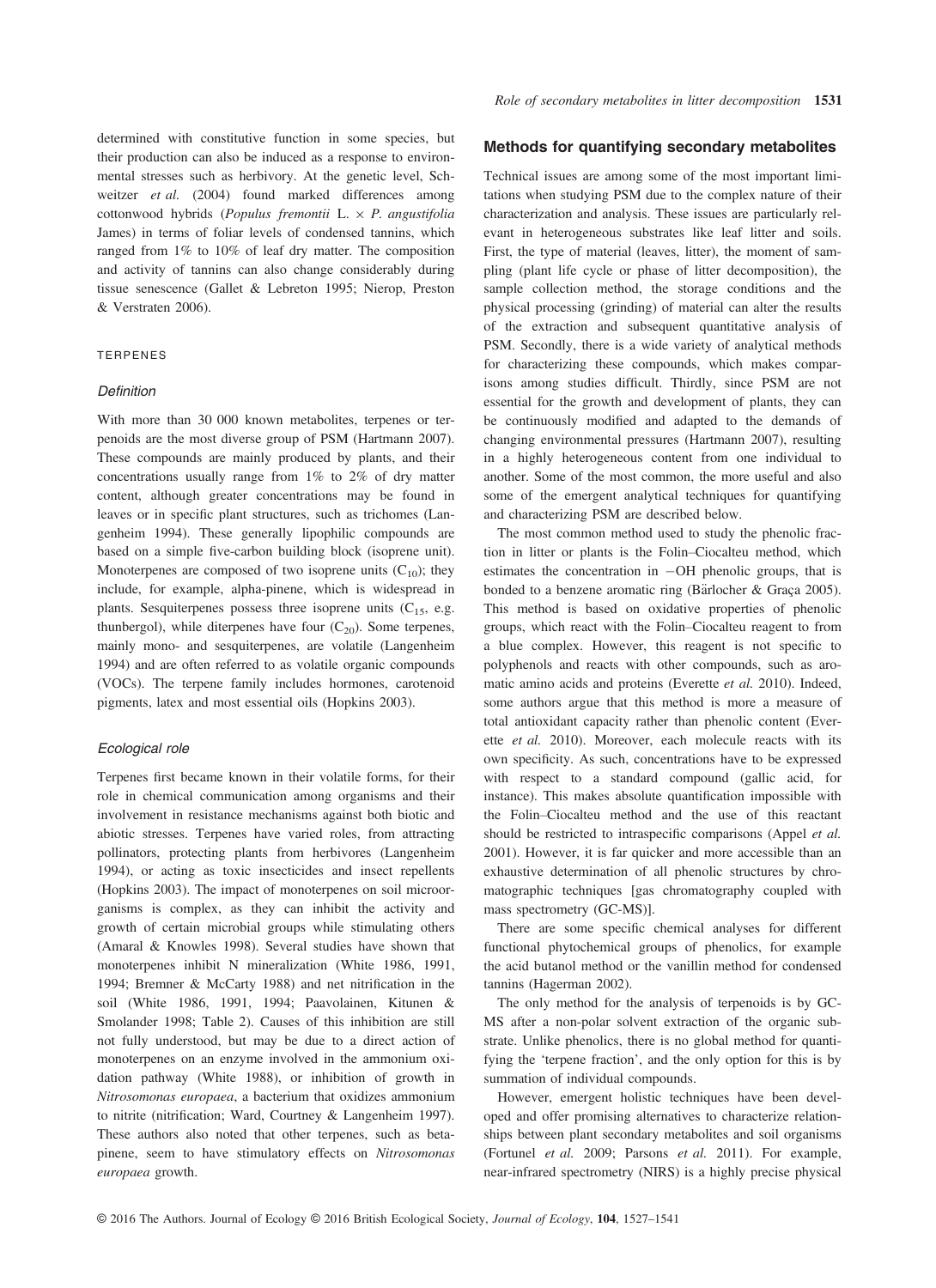method based on the selective absorption of near-infrared electromagnetic radiation by organic molecules (Birth & Hecht 1987). This technique generates spectra reflecting the total organic makeup of the material (N, lignin, cellulose, hemicelluloses, etc.). Fortunel et al. (2009) demonstrated that decomposition rates could be predicted via spectral data provided by NIRS. This method has a more powerful integrative capacity than chemical analysis of single compounds. This could be related to the technical features of NIRS, which involve no extraction procedures in contrast to chemical extractions that are critical steps in the precise quantification of insoluble macromolecules, such as cellulose or lignins.

Metabolomics is another recently developed holistic method that permits the identification and quantification of all metabolites of a tissue or organ through various analytical techniques involving gas and/or liquid chromatography coupled with mass spectrometry or nuclear magnetic resonance (NMR) spectroscopy (Fiehn 2002; Weston et al. 2015). The information provided by metabolomics is a complete snap shot of the chemical composition of a tissue (e.g. a leaf) at a particular point in time and this method allows one to focus on chemistry that is not well understood, and evaluate and identify metabolites for which there is limited knowledge (Breitling et al. 2013). Metabolomics is now becoming an important tool in understanding the systematic responses of many organisms to changing environmental conditions. Using this method in litter decomposition studies enables the tracking of slight changes in the chemical composition of litter during decomposition in a way never before possible (Wallenstein et al. 2010, 2013).

Another recent method for sampling secondary metabolites in soils that heralds new possibilities is the silicone tubing microextraction, or STME, developed by Mohney et al.

(2009). Sorbent microtubes are placed directly in soil and permit the in situ monitoring of the release of allelochemicals from roots (Mohney et al. 2009; Barto et al. 2011; Weidenhamer et al. 2014). The ability to profile the dynamics of these metabolites in soil provides a tool for further investigation of their ecological role in the rhizosphere and their fate in the soil. The STME method has been used in two studies and led to the discovery of tremendous spatial and temporal heterogeneity of the release of allelochemicals in root exudates (Weidenhamer et al. 2014). Further they were able to demonstrate movement of root exudates and allelochemicals through mycorrhizal fungal networks from plant to plant (Barto et al. 2011).

### Secondary metabolites in litter decomposition

PSM are now recognized as having a major role in ecosystem processes such as litter decomposition and nutrient cycling (see Table 2; Fig. 1), and can ultimately impact the structure and function of ecosystems (Hättenschwiler & Vitousek 2000; Iason, Dicke & Hartley 2012). At small spatio-temporal scales (i.e. at the level of individual organisms) PSM can have effects (i) on the activity of soil organisms, (ii) on the litter decomposition process. At a broader scale (i.e. plant community level), PSM may help explaining, (iii) the idiosyncratic effect of litter mixtures on litter decomposition rates and (iv) the adaptation/selection of soil organisms that lead to a 'home-field advantage' (i.e. when litter decomposes more rapidly in its 'home' environment). Finally, we illustrate the importance of PSM as drivers of ecosystem functioning with two key studies where an ecosystems approach provided new insight of the importance of PSM (Fig. 1).



Effects of plant secondary metabolites on ecosystem processes and implicated communities

Increasing temporal and spatial scales

Fig. 1. Influence of secondary metabolites at different temporal and spatial scales. At the small scale end of the spectrum, studies have shown various effects of PSM on soil biotic communities, and on decomposition rate and nutrient cycling. At broader scales, secondary metabolites can influence plant-decomposer interactions and outweigh the effects of the other functional traits especially with mixed litter. A plant species producing high concentrations of secondary metabolites can promote specialization of decomposer communities to degrade its litter (home field advantage). At the scale of an ecosystem, secondary metabolites can govern the plant succession process and have major effect on ecosystem functioning.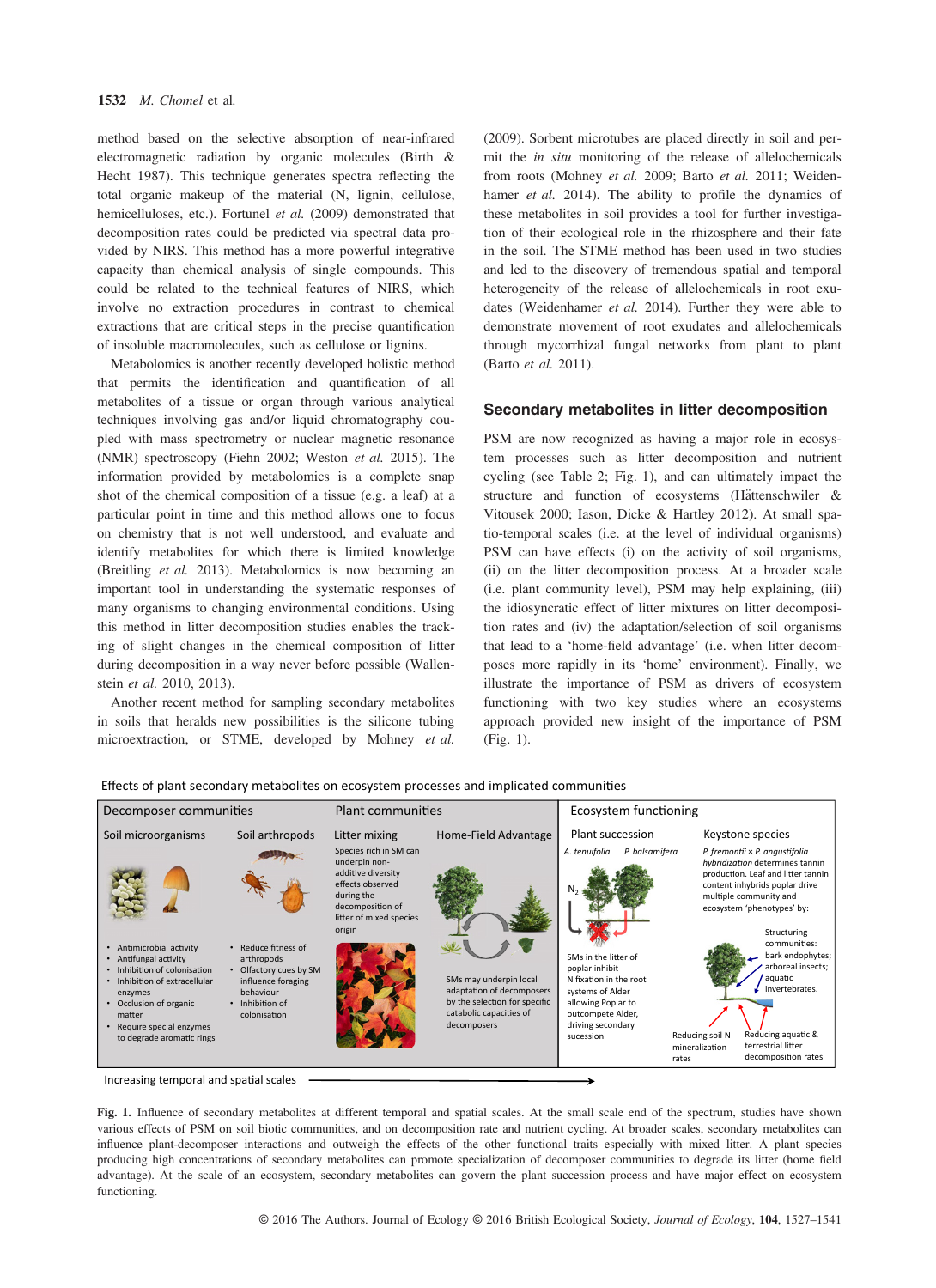## PLANT FUNCTIONAL TRAITS AND LITTER DECOMPOSITION

Litter decomposition is a complex ecosystem process dependant on prevailing climatic conditions but also driven by three interacting factors, namely plant community composition, soil characteristics and soil organisms (Wall et al. 2008; Garcia-Palacios et al. 2013; Bradford et al. 2016). Differentiating the influence of each of these factors is a significant ongoing challenge. In particular, the complexity of relationships between soil organisms in the soil food web has long been a barrier to understanding their influence on the overall process of litter decomposition. The use of plant functional traits to predict litter decomposition rates has greatly advanced our understanding of litter quality in driving litter decomposition processes (Cornwell et al. 2008). For example, leaf dry matter content (LDMC) is a measure of leaf structural components (the non-labile parts, such as lignin and fibres) relative to total leaf mass. Leaves with high LDMC, in addition to containing

large concentrations of primary structural components, may or may not also be rich in high molecular weight secondary metabolites, such as tannins (Wright *et al.* 2004), that generally slow the decomposition rates of litter. Integrative traits such as LDMC and leaf nitrogen content (LNC) are often good predictors of decomposition rates often being strongly correlated with decomposition rates (Kazakou et al. 2006, 2009; Quested et al. 2007; Pakeman, Eastwood & Scobie 2011). However, the functional traits used are often too general to explain complex relationships and often fail to explain the variability of litter decomposition rates observed across experimental systems, especially when litter mixtures are considered. The strength of the relationships between these functional traits and litter decomposition rates often appear idiosyncratic, varying widely between studies (see Table 3 for examples) with these discrepancies often attributed implicitly to the complex interactions between the drivers of decomposition. We argue that some of these discrepancies may result

**Table 3.** Reported coefficients of determination  $(R^2)$  between plant functional traits and litter decomposition rate (k) or litter mass loss from selected studies

| <b>Studies</b>                            | <b>LDMC</b> | <b>LNC</b>  | <b>SLA</b>   | Lignin      | C/N        | <b>LCC</b>            | Tannins     | Lignin/N Phenols |            | Study area  | Study<br>level |
|-------------------------------------------|-------------|-------------|--------------|-------------|------------|-----------------------|-------------|------------------|------------|-------------|----------------|
| Cornelissen &<br>Thompson<br>(1997)       |             | $(+)$ 0.48  | $(+)$ 0.31   |             |            |                       |             |                  |            | In situ     | Specific       |
| Cortez et al.<br>(2007)                   | $(-)$ 0.66  | $(+)$ 0.56  | $(+)$ 0.52   |             |            |                       |             |                  |            | In situ     | <b>CWM</b>     |
| Cortez et al.<br>(2007)                   |             | $(+)$ 0.71  |              | (ns) 0.01   | $(-)$ 0.71 | $(+)$ 0.35            |             |                  |            | In situ     | Specific       |
| Fortunel et al.<br>(2009)                 | $(-)$ 0.17  | $(+)$ 0.10  | $(ns)$ 0.02  |             |            | $(-)$ 0.09            |             |                  |            | Microcosm   | <b>CWM</b>     |
| Garnier et al.<br>(2004)                  | $(-)$ 0.66  | $(+)$ 0.55  | $(+)$ 0.61   |             |            |                       |             |                  |            | In situ     | <b>CWM</b>     |
| Kazakou et al.<br>(2006)                  | $(-)$ 0.56  | ns          | ns           |             |            | ns                    |             |                  | ns         | Microcosm   | Specific       |
| Kazakou et al.<br>(2009)                  | $(-)$ 0.62  | ns          | ns           |             |            | ns                    |             |                  |            | Microcosm   | Specific       |
| Kurokawa,<br>Peltzer &<br>Wardle $(2010)$ | $(-)$ 0.16  |             | $(+)$ 0.11   | $(ns)$ 0.04 | $(-)$ 0.13 |                       | $(ns)$ 0.09 |                  | $(-)$ 0.26 | Microcosm   | <b>CWM</b>     |
| Pakeman,<br>Eastwood &<br>Scobie $(2011)$ | $(-)$ 0.48  | $(+)$ 0.20  | $(ns)$ 0.006 |             |            | $(-)$ 0.25 $(-)$ 0.34 |             |                  |            | In situ     | <b>CWM</b>     |
| Pakeman,<br>Eastwood &<br>Scobie (2011)   | $(-)$ 0.30  | $(+)$ 0.07  | $(ns)$ 0.008 |             |            | $(-)$ 0.12 $(-)$ 0.16 |             |                  |            | In situ     | Specific       |
| Perez-<br>Harguindeguy<br>et al. (2000)   |             | $(+)$ 0.23  |              |             |            | $(-)$ 0.27 $(-)$ 0.22 |             |                  |            | Exp. garden | Specific       |
| Quested et al.<br>(2007)                  | $(-)$ 0.66  | $(ns)$ 0.19 | $(+)$ 0.47   |             | $(-)$ 0.33 | $(-)$ 0.57            |             |                  |            | In situ     | <b>CWM</b>     |
| Quested et al.<br>(2007)                  |             | $(ns)$ 0.27 |              | $(-)$ 0.35  |            |                       |             | $(-)$ 0.65       |            | In situ     | Specific       |
| Schweitzer et al.<br>(2004)               |             | $(ns)$ 0.02 |              | $(ns)$ 0.81 |            |                       | $(ns)$ 0.76 | $(ns)$ 0.37      |            | Exp. Garden | Specific       |
| Wardle,<br>Bonner &<br>Barker (2002)      |             | $(+)$ 0.04  |              | $(-)$ 0.22  |            |                       | $(-)$ 0.07  | $(-)$ 0.14       |            | Microcosm   | Specific       |

LDMC, leaf dry matter content; LNC, leaf nitrogen content; SLA, specific leaf area; LCC, leaf carbon content; Exp. garden, experimental garden; CWM, community-weighted mean.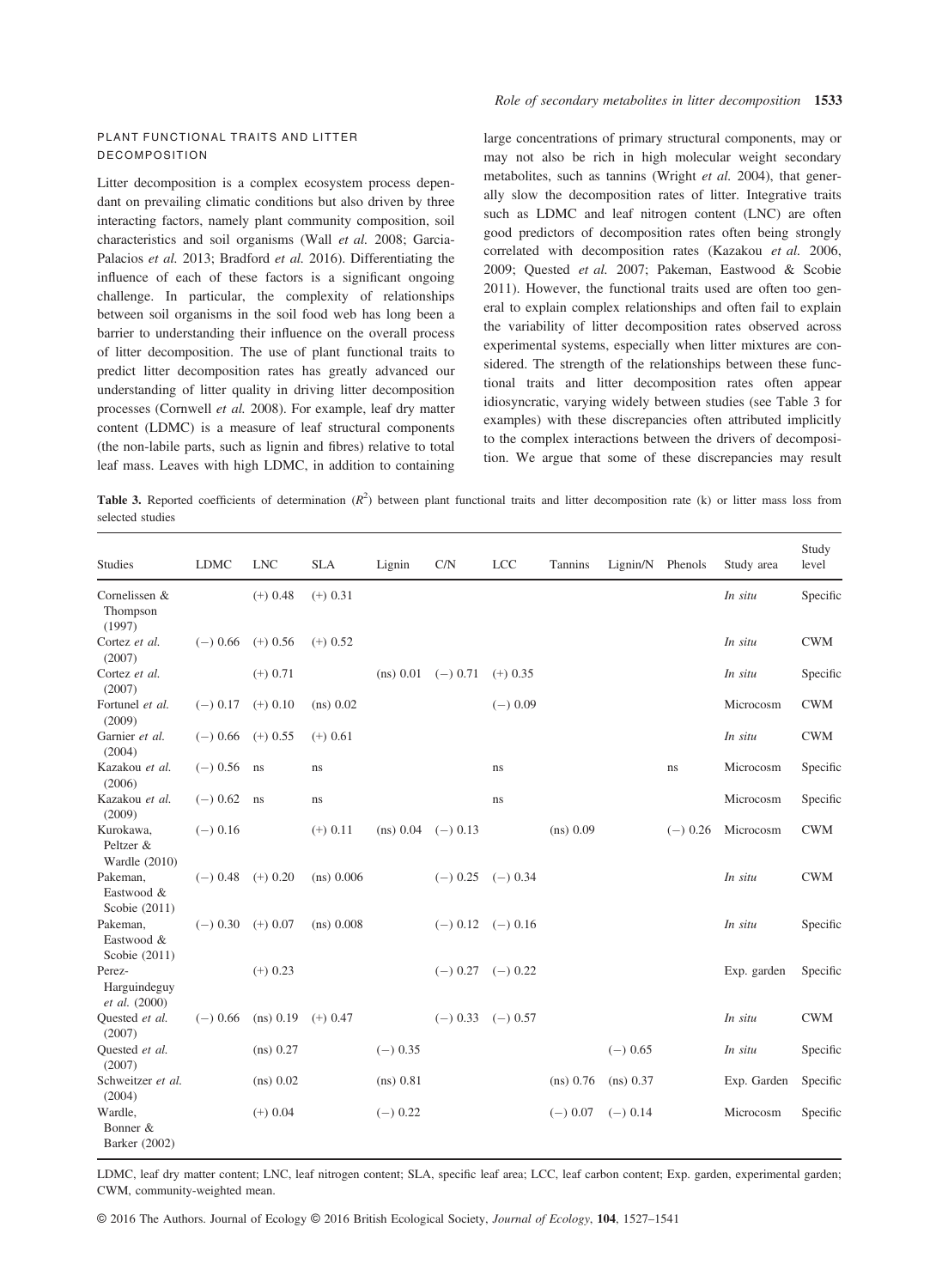### 1534 M. Chomel et al.

from the key roles played by secondary metabolites that are not considered or captured by the analysis of so called integrative functional traits.

# SECONDARY METABOLITES AND DECOMPOSER ORGANISMS

Many studies examining the relationship between PSM and arthropods have focused on herbivory, pest control or pollination above-ground (Hadacek 2002). However, few studies have addressed the direct impact of secondary metabolites on the abundance and specific or functional diversity of soil microorganisms and fauna (see Table 2 for rare examples). Certain secondary metabolites can limit growth and activity of decomposers, from microorganisms to macroarthropods (Kuiters 1990; Hättenschwiler & Vitousek 2000; Chomel et al. 2014), because they are directly toxic to these organisms, or because they exhibit structural features (like aromatic rings) that require specialized enzymes in order to be degraded.

Many secondary metabolites have antibacterial and antifungal activities to protect plants against pathogens, but these properties may persist through senescence to be released into soil during litter decomposition with consequent impacts on

the soil food web. For example, phenolic compounds in leaf litter can have antifungal properties, inhibiting spore development and hyphal growth, or antibacterial properties inhibiting bacterial adhesion and cell envelope transport proteins (Kuiters 1990; Mierziak, Kostyn & Kulma 2014). Several studies in Mediterranean environments have shown that the concentration of phenolic compounds in litter is one of the principal factors influencing their colonization by saprotrophic fungi (Ormeño et al. 2006; Chomel et al. 2014). Another important effect of PSM on microbial activity is the inhibition of extracellular enzymes, reducing the ability of microorganisms to degrade substrates (Schimel et al. 1996; Joanisse et al. 2007).

We suggest that the cocktail of secondary metabolites that are present in litter and, subsequently in soils, should be considered more explicitly as a key factor influencing rates of litter decomposition, through their effects on decomposer activity and the wider soil food web. For example, Loranger et al. (2002) showed that secondary metabolite contents were closely correlated with litter mass loss and that different phases of the decomposition process were influenced by different groups of compounds (Fig. 2). The rate of decomposition was first negatively related to the concentration of phenolic compounds and to the lignin/N ratio. After two and a half months of decomposition, the authors observed a



Fig. 2. Proposed alignment of the time course of the decomposition of major litter constituents (from Swift, Heal & Anderson 1979, main graph), the microbial interaction model of litter decomposition (Moorhead & Sinsabaugh 2006, below the graph), and the control of each phase of decomposition by different chemical constituents including plant secondary metabolites (Loranger et al. 2002, above the graph). The first phase of litter decomposition (1) corresponds to leaching / degradation of soluble compounds and is dominated by a guild of opportunistic microorganisms with a high growth rate. The decomposition rate of this phase was negatively correlated to phenol and lignin/N characteristics of litter. The second phase (2) corresponds to the colonization by the guild of decomposer specialists that grows more slowly and has high affinity for holocellulose substrates. The decomposition rate of this phase was positively correlated with cellulose content and negatively with phenol content. In the last phase of the decomposition process (3), the litter is mostly constituted by recalcitrant compounds and lignin and is colonized by a guild of miners that grows very slowly and is specialized in degrading lignin and recalcitrant compounds. The decomposition rate of this phase was negatively correlated to tannin content.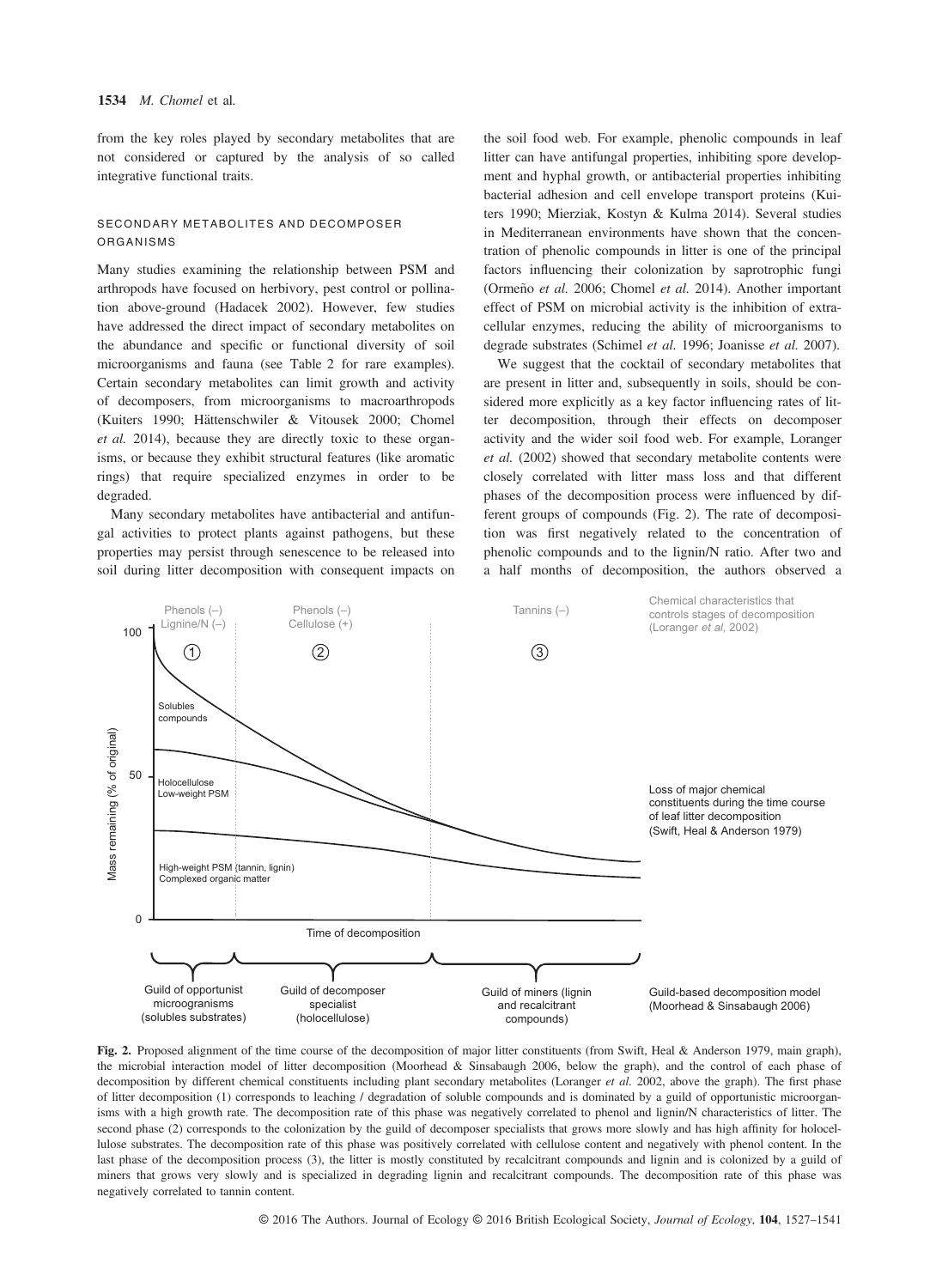negative correlation with the concentration of phenolic compounds, but a positive correlation with cellulose concentration. Finally, after 9 months of decomposition, the process was negatively related to tannins.

We can link these 'recalcitrant compound phases' to the microbial interaction model of litter decomposition ('guildbased decomposition model' (GDM)) that was proposed by Moorhead & Sinsabaugh (2006) (Fig. 2). This model defines the functional role of microbial communities by separating out three distinct guilds of organisms according to their use of substrates. A first guild is composed by opportunistic microorganisms that grow quickly and have high affinities for soluble substrates. A second guild is made up of decomposers that are specialized in the degradation of holocellulose substrates and with a moderate growth rate, while a third guild of miners grow very slowly and are specialized in lignin degradation (Moorhead & Sinsabaugh 2006). In a study of Aleppo pine (Pinus halepensis Miller) needle decomposition in the Mediterranean region, Chomel et al. (2014) analysed the dynamics of secondary metabolites that were linked with the metabolic profiles of the bacterial communities. These communities preferentially used simple sugars at the beginning of the decomposition process, while carboxylic acids and amino acids were preferentially used from the second year onwards. After 30 months, the catabolic activity of the microbial community was focused on the breakdown of highly polymerized substances after which the total mass of the highest molecular weight phenolic compounds decreased. Thus, catabolic activity may be an important trait to consider when assessing secondary metabolite effects on decomposer communities. Moreover, catabolic diversity seems to be a key tool for determining the functional dynamics of communities of microorganisms.

Secondary metabolites can also act as an important factor for the colonization of litter by invertebrates by providing olfactory cues that affect food choice/preference. For instance, condensed and hydrolysable tannins extracted from oak leaves are toxic to Collembola (Poinsot-balaguer et al. 1993). Further, olfactory experiments have shown that springtails are able to differentiate fungi and litter of different toxicity/palatability, moving towards fungal strains with suppressed secondary metabolite contents (Staaden et al. 2011; Stotefeld, Scheu & Rohlfs 2012). Another study showed that the colonization rate of springtails was lower in litters containing higher quantities of secondary compounds but similar macronutrient profiles (C, N and P) (Das & Joy 2009). Furthermore, individuals that remained in contact with litters containing greater quantities of secondary metabolites exhibited lower growth performance, lower fecundity and fewer moults (Das & Joy 2009). At the same time, detritivorous macrofauna play an important functional role in the detoxification of litter, for example by reducing condensed tannins in their faecal pellets to negligible levels compared to initial litter content (Coulis et al. 2009). This reduction of tannin concentrations is due to their degradation by gut microorganisms or by complexation into insoluble high molecular weight structures.

## SECONDARY METABOLITES AND DECOMPOSITION AT THE PLANT COMMUNITY LEVEL

At the plant community level, studies have shown that aggregated traits, that is traits that are weighted by the abundance of each species, can be closely correlated with the decomposition rate of the litter mixtures (Garnier et al. 2004; Quested et al. 2007; Quétier, Thebault & Lavorel 2007; Fortunel et al. 2009). Rather than aggregated traits values, the dissimilarity of litter traits within plant communities can also be used to explain how the plant community composition influences the decomposition of mixed litter (Epps et al. 2007; Barantal et al. 2011). However, these approaches do not account for the widely observed synergistic or antagonistic interactions between the decomposing litter of different plant species through litter mixing effects (Gartner & Cardon 2004; Santonja et al. 2015; Chomel et al. 2016). One mechanism by which these litter mixing effects occur is through disproportionate effects of individual species, whose influence on decomposition outweighs those of surrounding species (Diaz et al. 2007; Quétier, Thebault & Lavorel 2007; Barantal et al. 2011). These disproportionate effects can be attributed to nutrient-rich plant species but also to species that are large producers of secondary metabolites (Hättenschwiler, Tiunov & Scheu 2005; Viard-Cretat et al. 2009; Barantal et al. 2011).

Several studies have shown that plant litter decomposes faster when placed in the habitat from which it was derived than in a foreign habitat, which has been termed the homefield advantage (HFA) of litter decomposition (Hunt et al. 1988; Gholz et al. 2000; Ayres, Dromph & Bardgett 2006; Vivanco & Austin 2008; Ayres et al. 2009a,b; Strickland et al. 2009; Veen et al. 2014; Chomel et al. 2015). It has been suggested that this HFA results from the local adaptation of soil communities to decompose the litter that they encounter most often (Wardle & van der Putten 2002; Ayres et al. 2009b; Wang, Zhong & He 2013; Austin et al. 2014). This knowledge has raised other questions: Which plant traits could control this long-term 'co-evolution' between plant and decomposer communities? Some studies found that this home-field advantage is more pronounced with more recalcitrant litter, rich in secondary metabolites, because fewer soil communities include biota able to degrade these compounds (Ayres et al. 2009a; Wallenstein et al. 2013).

## CASCADING EFFECTS OF SECONDARY METABOLITES

In addition to their role in litter decomposition, secondary metabolites may have important roles in wider processes operating in soils through continued input and persistence in the environment. We highlight here two relevant examples of how the effects of secondary metabolites cascade across trophic levels to affect long-term changes in ecosystem functioning. The first and perhaps best example placed secondary metabolites at the core of the succession process in an Alaskan taiga floodplain (Schimel et al. 1996; Schimel, Cates & Ruess 1998; Fierer et al. 2001). The transition during secondary forest succession from grey or speckled alder (Alnus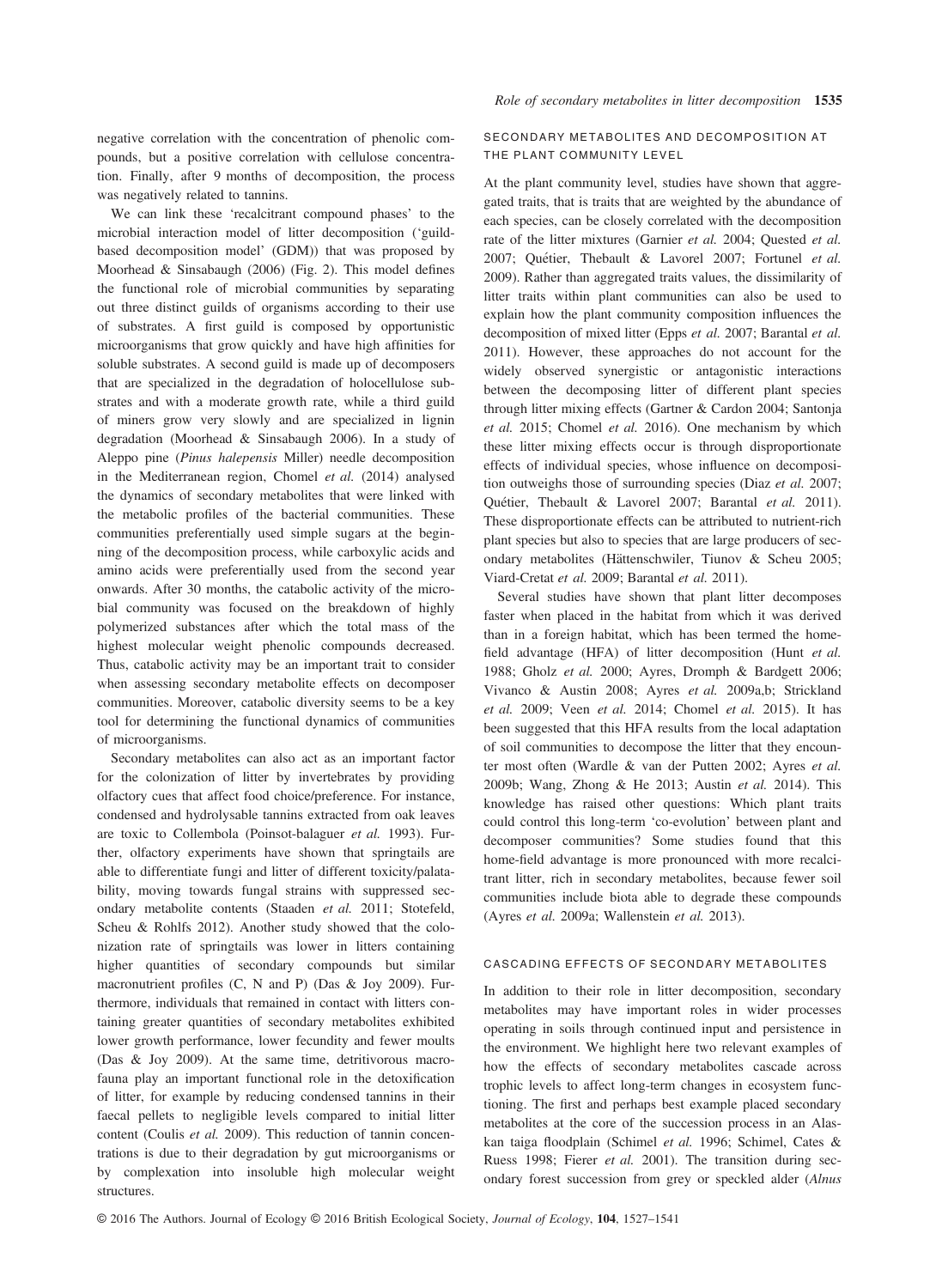incana ssp. tenuifolia (Nutt.)) to balsam poplar (Populus balsamifera L.) in this system was associated with major changes in the dynamics of carbon and nitrogen in the soils. These changes in soil processes were linked to the presence of secondary metabolites produced by balsam poplar. Alders in general, and grey alder in particular are actinorhizal shrubs or trees in endosymbiotic association with filamentous bacteria of the genus Frankia. Balsam poplar releases tannins via its litter that i) inhibits nitrogen fixation by Frankia (Schimel et al. 1996), ii) inhibits N mineralization by forming decomposition-resistant and recalcitrant protein complexes in the soil and (iii) forms complexes with microbial extracellular enzymes, thereby inhibiting their activity (Scalbert 1991). These authors observed a significant reduction in nitrogen availability within the soil, making this environment more favourable for balsam poplar, which through its strong competitiveness for resources outgrows the alder, accelerating the successional transition.

The second example highlighting the central role that PSM can play in the functioning of an ecosystem is the 'gene-toecosystems' approach used in a well-studied riparian forest system of *Populus angustifolia*  $\times$  *P. fremontii* throughout the western USA (Schweitzer et al. 2004, 2007, 2008, 2012; Bailey et al. 2005, 2009; LeRoy et al. 2006; Whitham et al. 2006). This body of work is based on the genetic variation between the two species and their hybrids in foliar condensed tannin concentration; low concentrations of tannins occur in the leaves of *P. fremontii* (close to 0 mg  $g^{-1}$  of leaf), high concentrations in the leaves of P. angustifolia (more than 50 mg  $g^{-1}$  of leaf), while their hybrids contain intermediate concentrations (Whitham et al. 2006). These differences in tannin content seemed to drive the 'phenotypes' of many communities, such as arthropods living in the tree canopies (Whitham et al. 2006), endophytic fungi (Bailey et al. 2005) and aquatic macro-invertebrates that consume poplar litter in nearby water courses (LeRoy et al. 2006). Furthermore, condensed tannins also explained the 'phenotypes of the ecosystem', such as nitrogen mineralization (condensed tannins explained 63% of the variation in net nitrogen mineralization in the soils; Schweitzer et al. 2004) or decomposition of litters in aquatic environment (condensed tannins explained 97% of the variation in leaf decomposition in the stream; LeRoy et al. 2006).

The ecosystem approach used in these two studies illustrates how secondary metabolites (tannins in particular) can govern the structure of an ecosystem and could help to elucidate complex ecological interactions in other ecosystems.

## Challenges and perspectives

The major problem in studying the process of litter decomposition lies in addressing the feedback loops between all the drivers and components of this process. The use of plant functional traits to link plant community structure and ecosystem processes is a good attempt to simplify this complexity; however, idiosyncratic results can appear. We now need to gain mechanistic understanding of the relationships between



Fig. 3. Research perspectives to improve understanding of the link between plant communities and the process of litter decomposition. Knowledge gaps on the relationship between plant chemistry and decomposer communities limit our mechanistic understanding of how plant communities influence ecosystem processes. Solid arrows represent areas that need to be better understood in order to predict the overall impact of a plant community on the key ecosystem process of litter decomposition.

plant chemistry, including secondary metabolites, and the activity of soil organisms during the litter decomposition process to be able to understand the relationship between plant community structure, the soil food web and ecosystem processes (Fig. 3). This requires explicit consideration of how the effects of individual PSM cascade through the soil food web.

### QUANTIFYING SECONDARY METABOLITES

Ecological studies often restrict their analyses to broad classes of PSM such as 'total phenols' or 'total tannins', while the identification of specific compounds requires both the technical capacity and time, and as is often more costly. But the use of new techniques can help us to have more accurate analysis of PSM. Standardization of methods and a systematic, accurate description of environmental variables are also necessary to carry forward research more efficiently. Difficulties with PSM studies arise from the fact that tissue PSM content can show temporal variations due to ontogenic and seasonal changes (Koricheva et al. 1998; Barton & Koricheva 2010), abiotic stresses such as nutrient limitation (De Long et al. 2016) and the influence of herbivory (Ibanez et al. 2013; Jackrel & Wootton 2015). Knowledge on the distribution of secondary metabolites within plants is still scant, and probably most of the PSM are found in higher concentrations in young rather than mature leaves (Barton & Koricheva 2010). During the senescence phase, resorption or chemical transformation of PSM could occur and potentially induce drastic changes between green and senescent leaves, but these processes are far from elucidated.

The example of Whitham et al. (2006) discussed above demonstrated that genetics offers a promising way to study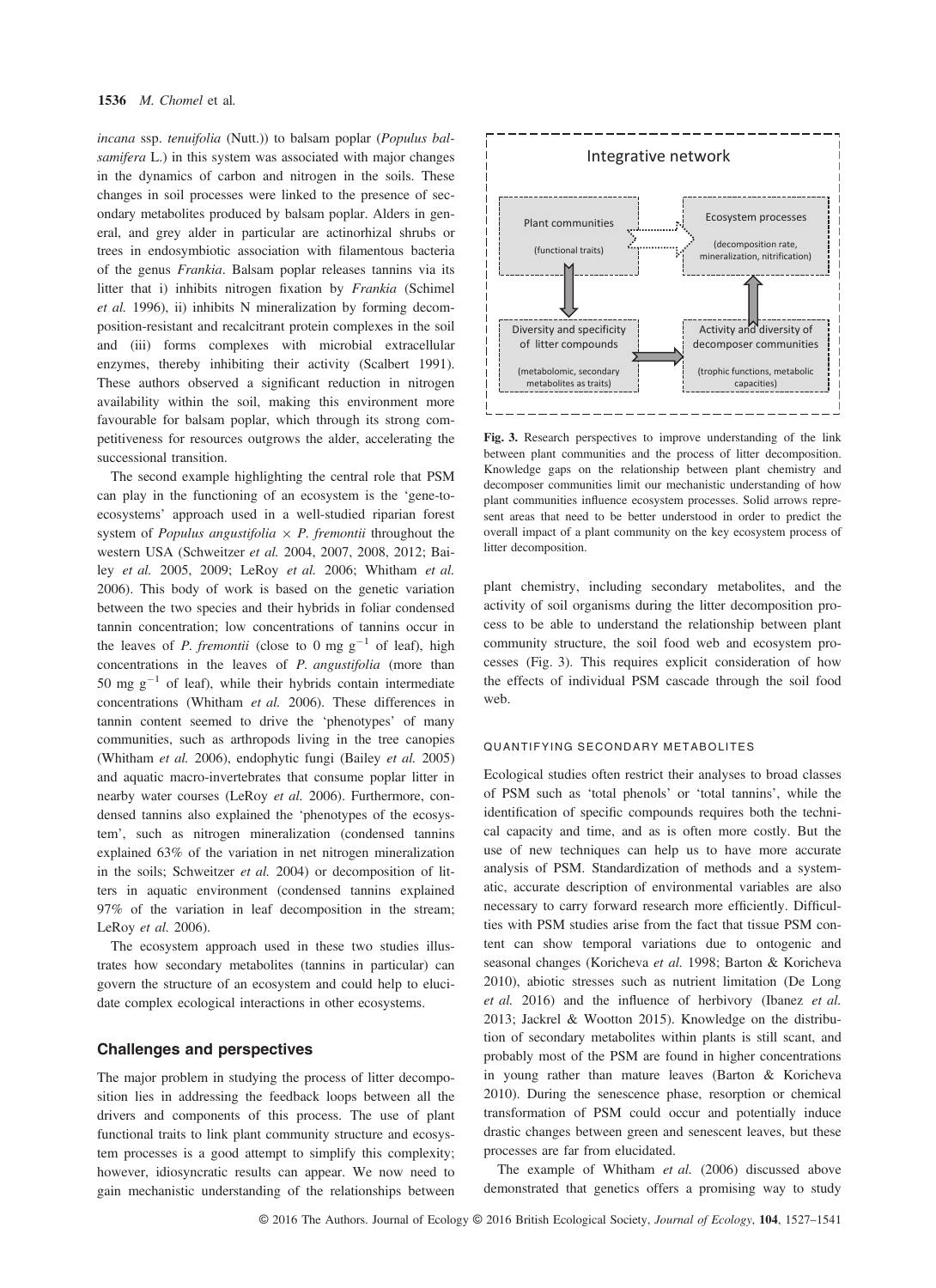the impact of secondary metabolites in ecosystems. Using metabolomics to link genotype and phenotype could extend the study of secondary metabolites to several ecological levels. Simultaneous identification and quantification of all the metabolites of an organism produces a complete profile of the physiological behaviour of these organisms in response to environmental changes (Hartley et al. 2012). This is a significant advance; instead of crude total quantification of a group of PSM, key mechanisms or key molecules underlying a process or interactions can be elucidated even if the compounds are not known initially. For example, Wallenstein et al. (2010, 2013) were interested in the degree to which leaf litter chemistry is altered by different soil communities during decomposition. Using metabolomics they were able to reveal specific differences in the function of decomposer communities, where the most important factor may be the specific and differing ways they transform litter rather than the rate at which it is decomposed.

Thus, ecometabolomics (metabolomics applied to ecology) could help us to interpret the response of different groups of organisms in the allocation of resources to growth, storage and defence (Sardans, Penuelas & Rivas-Ubach 2011). Most metabolomics studies have focused on the response of an individual (plant or animal) to biotic or abiotic factors such as environmental changes or parasite attack (Sardans, Penuelas & Rivas-Ubach 2011). We have to go further and apply the metabolomics approach across multiple organisms and several trophic levels including plants and soil organisms, in order to obtain an overview of the ecosystem and the phenotypes of the different compartments and to improve our mechanistic understanding of the litter decomposition process.

## THE SOIL FOOD WEB

We need to better understand the relationship between soil organisms and how they interact with each other to understand their influences on soil processes. Soil food webs have for a long time been considered as a 'black box' but recent advances in measuring soil food-web structure and function offers new possibilities. The use of stable isotopes (C and N) have been increasingly used to understand the relationship between each trophic level, giving new insight into C resources and trophic position or feeding preferences of soil fauna (Albers, Schaefer & Scheu 2006; Crotty et al. 2014; Pausch et al. 2016). Another promising avenue is apply the functional traits approach to soil organisms (Cragg & Bardgett 2001; Pey et al. 2014). The majority of studies dealing with functional traits of invertebrates have focussed on assessing the effect of environmental changes on soil organisms (Pey et al. 2014), such as the responses of springtails to climate (Makkonen et al. 2011) or those of oribatid mites and springtails communities to management intensity (Farska, Prejzkova & Rusek 2014). Farska, Prejzkova & Rusek (2014) showed that feeding guilds and reproduction mode were useful functional traits to observe changes in mesofauna communities in response to land management intensity. However, the

use of functional traits of decomposers to explain decomposition is scarce.

In the same way that palatability of living tissues is directly linked to the occurrence and concentration of secondary metabolites, plant litter decomposability can be defined by its content in secondary metabolites (Grime et al. 1996; Kurokawa, Peltzer & Wardle 2010; Mason et al. 2011; Asplund & Wardle 2013). In that way, secondary metabolites can play a significant role as functional traits linking plants, litter, decomposer communities and decomposition rate (Cortez et al. 2007; Pakeman, Eastwood & Scobie 2011). The possibility to link plant chemistry with metabolic functional traits of decomposers is a promising avenue for our mechanistic understanding of ecosystem functioning concerning plant–soil interactions and decomposition processes. Exploration of the effects that secondary metabolites have on these communities by measuring their metabolic capacities, trophic functions and the shifts between different guilds within communities during the decomposition process may provide long needed insight into the 'black box' of the decomposer subsystem.

# Conclusion

In this review, we highlight how plant secondary metabolites have a major and often overlooked role in the process of litter decomposition with wider consequences for nutrient cycling and so ultimately on the structure and function of ecosystems. PSM have a major influence on litter decomposition principally through their impacts on the activity of soil organisms. In this review, we present examples of key studies where PSM underpin mechanisms driving variation in decomposition processes and nutrient cycling. PSM can outweigh the effects of other plant functional traits on litter decomposition rates and so help to explain the often idiosyncratic results of, for example, litter mixings studies. They are also strongly implicated in structuring decomposer communities, supported by the findings of greater HFA effects with the presence of PSM-rich recalcitrant litter. There is also evidence for implication of PSM at broader spatial and temporal scales, as they can drive plant succession and the structuring of ecosystems. However, in many circumstances PSM are overlooked and the underlying mechanisms by which they interact with ecosystem processes are still to be elucidated. We argue that studies covering interactions of PSM across a range of spatiotemporal scales (organisms, communities and ecosystem) are needed to further understand their importance in ecosystems. We present in this review examples of new methodology and approaches that may help to motivate further research.

#### Acknowledgements

This research was funded by the Natural Sciences and Engineering Research Council of Canada (NSERC-CRSNG) through a Collaborative and Research Development grant to A.D. The authors thank William F.J. Parsons for the original English language correction and his comments on the manuscript, along with David Johnson for his helpful edits on the final version. Finally, we acknowledge the associate editor and referees for their comments on the manuscript.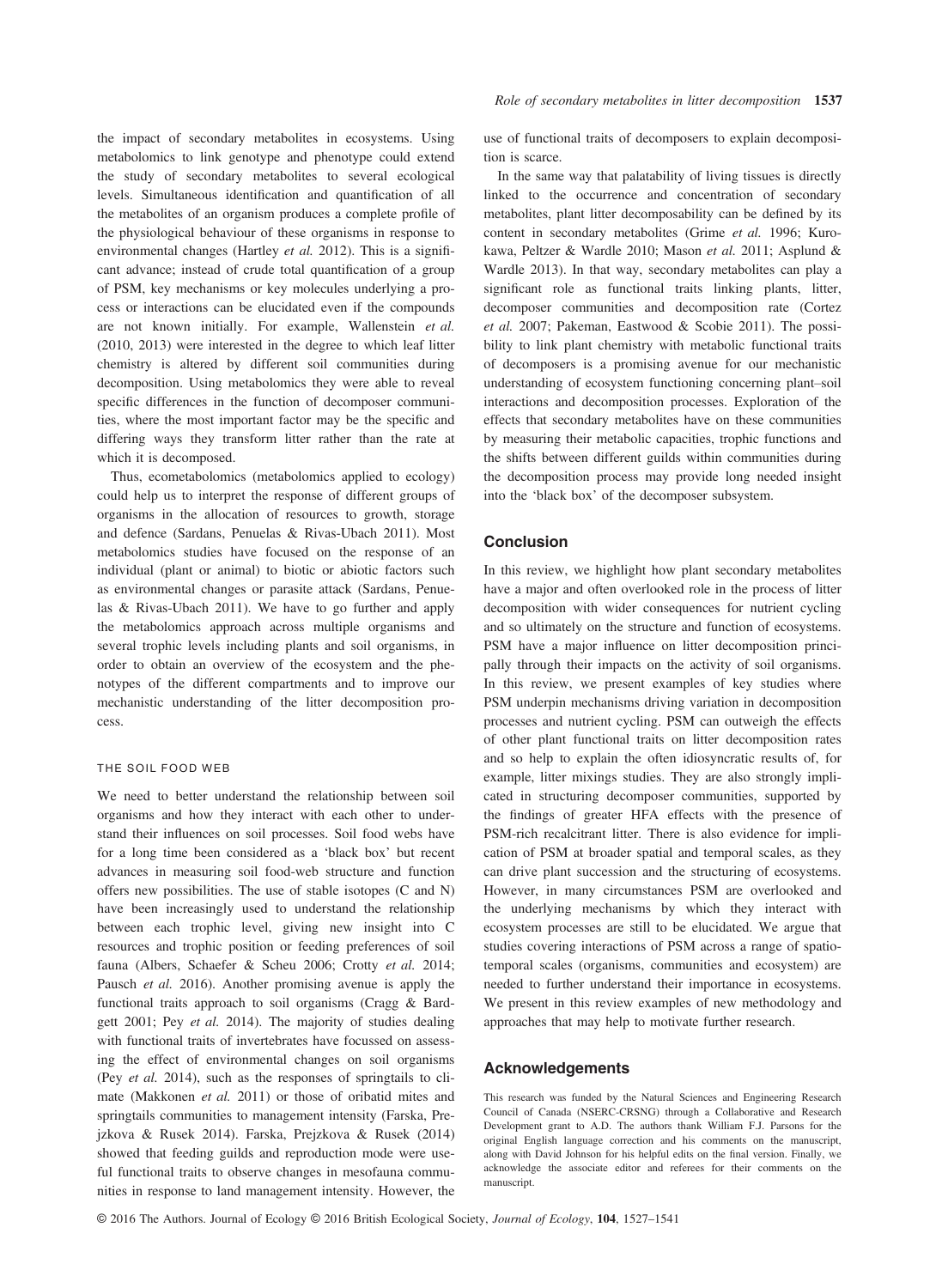# Data accessibility

This paper does not use data.

## **References**

- Albers, D., Schaefer, M. & Scheu, S. (2006) Incorporation of plant carbon into the soil animal food web of an arable system. Ecology, 87, 235–245.
- Amaral, J.A. & Knowles, R. (1998) Inhibition of methane consumption in for-
- est soils by monoterpenes. Journal of Chemical Ecology, 24, 723–734.<br>Appel, H.M., Govenor, H.L., D'Ascenzo, M., Siska, E. & Schultz, J.C. (2001) Limitations of Folin assays of foliar phenolics in ecological studies. Journal of Chemical Ecology, 27, 761–778.
- Arimura, G.-I., Ozawa, R., Shimoda, T., Nishioka, T., Boland, W. & Takabayashi, J. (2000) Herbivory-induced volatiles elicit defence genes in lima bean leaves. Nature, 406, 512–515.
- Asplund, J. & Wardle, D.A. (2013) The impact of secondary compounds and functional characteristics on lichen palatability and decomposition. Journal of
- Ecology, **101**, 689–700.<br>Austin, A.T. & Ballaré, C.L. (2010) Dual role of lignin in plant litter decomposition in terrestrial ecosystems. Proceedings of the National Academy of Sciences of the United States of America, 107, 4618–4622.
- Austin, A.T., Vivanco, L., Gonzalez-Arzac, A. & Perez, L.I. (2014) There's no place like home? An exploration of the mechanisms behind plant litterdecomposer affinity in terrestrial ecosystems. New Phytologist, 204, 307– 314.
- Ayres, E., Dromph, K.M. & Bardgett, R.D. (2006) Do plant species encourage soil biota that specialise in the rapid decomposition of their litter? Soil Biol-<br> $\alpha$ ev & Biochemistry, **38**, 183-186.
- ogy & Biochemistry, 38, 183–186. Ayres, E., Steltzer, H., Berg, S. & Wall, D.H. (2009a) Soil biota accelerate decomposition in high-elevation forests by specializing in the breakdown of litter produced by the plant species above them. Journal of Ecology, 97, 901–912.
- Ayres, E., Steltzer, H., Simmons, B.L., Simpson, R.T., Steinweg, J.M., Wallenstein, M.D., Mellor, N., Parton, W.J., Moore, J.C. & Wall, D.H. (2009b) Home-field advantage accelerates leaf litter decomposition in forests. Soil Biology & Biochemistry, 41, 606–610.
- Bailey, J.K., Deckert, R., Schweitzer, J.A., Rehill, B.J., Lindroth, R.L., Gehring, C. & Whitham, T.G. (2005) Host plant genetics affect hidden ecological players: links among Populus, condensed tannins, and fungal endophyte infection. Canadian Journal of Botany, 83, 356–361.
- Bailey, J.K., Schweitzer, J.A., Ubeda, F., Koricheva, J., LeRoy, C.J., Madritch, M.D., Rehill, B.J., Bangert, R.K., Fischer, D.G., Allan, G.J. & Whitham, T.G. (2009) From genes to ecosystems: a synthesis of the effects of plant genetic factors across levels of organization. Philosophical Transactions of the Royal Society B-Biological Sciences, 364, 1607–1616.
- Barantal, S., Roy, J., Fromin, N., Schimann, H. & Hättenschwiler, S. (2011) Long-term presence of tree species but not chemical diversity affect litter mixture effects on decomposition in a neotropical rainforest. Oecologia, 167, 241–252.
- Bärlocher, F. & Graca, M.A.S. (2005) Total phenolics. Methods to Study Litter Decomposition: A Practical Guide (eds M.A.S. Graça, F. Bärlocher & M.O. Gessner), pp. 97–110. Springer, New York, NY, USA.
- Barto, E.K., Hilker, M., Muller, F., Mohney, B.K., Weidenhamer, J.D. & Rillig, M.C. (2011) The fungal fast lane: common mycorrhizal networks extend bioactive zones of allelochemicals in soils. PLoS ONE, 6, 7.
- Barton, K.E. & Koricheva, J. (2010) The ontogeny of plant defense and herbivory: characterizing general patterns using meta-analysis. The American Naturalist, 175, 481–493.
- Batish, D.R., Singh, H.P., Kaur, S., Kohli, R.K. & Yadav, S.S. (2008) Caffeic acid affects early growth, and morphogenetic response of hypocotyl cuttings of mung bean (Phaseolus aureus). Journal of Plant Physiology, 165, 297– 305.
- Birth, G.S. & Hecht, H.G. (1987) The physics of near infrared reflectance. Near-Infrared Technology in the Agricultural and Food Industries (eds P. Willliams & K. Norris), pp. 1–16. American Association of Cereal Chemists, St. Paul, MN, USA.
- Bowles, B.L. & Miller, A.J. (1994) Caffeic acid activity against Clostridium botulinum spores. Journal of Food Science, 59, 905–908.
- Bradford, M.A., Berg, B., Maynard, D.S., Wieder, W.R. & Wood, S.A. (2016) Understanding the dominant controls on litter decomposition. Journal of Ecology, 104, 229–238.
- Bradley, R.L., Titus, B.D. & Preston, C.P. (2000) Changes to mineral N cycling and microbial communities in black spruce humus after additions of

 $(NH<sub>4</sub>)<sub>2</sub>SO<sub>4</sub>$  and condensed tannins extracted from Kalmia angustifolia and balsam fir. Soil Biology & Biochemistry, 32, 1227–1240.

- Breitling, R., Ceniceros, A., Jankevics, A. & Takano, E. (2013) Metabolomics for secondary metabolite research. Metabolites, 3, 1076–1083.
- Bremner, J.M. & McCarty, G.W. (1988) Effects of terpenoids on nitrification
- in soil. Soil Science Society of America Journal, 52, 1630–1633.<br>Castells, E., Penuelas, J. & Valentine, D.W. (2004) Are phenolic compounds released from the Mediterranean shrub Cistus albidus responsible for changes in N cycling in siliceous and calcareous soils? New Phytologist, 162, 187– 195.
- Cates, R.G. & Rhoades, D.F. (1977) Patterns in production of anti-herbivore chemical defenses in plant communities. Biochemical Systematics and Ecol-
- ogy, 5, 185–193. Chomel, M., Fernandez, C., Bousquet-Melou, A., Gers, C., Monnier, Y., Santonja, M., Gauquelin, T., Gros, R., Lecareux, C. & Baldy, V. (2014) Secondary metabolites of Pinus halepensis alter decomposer organisms and litter decomposition during afforestation of abandoned agricultural zones. Journal
- of Ecology, 102, 411–424.<br>Chomel, M., Guittonny-Larchevêque, M., DesRochers, A. & Baldy, V. (2015) Home field advantage of litter decomposition in pure and mixed plantations under boreal climate. Ecosystems, 18, 1014–1028.
- Chomel, M., Guittonny-Larchevêque, M., DesRochers, A. & Baldy, V. (2016) Effect of mixing herbaceous litter with tree litters on decomposition and N release in boreal plantations. Plant and Soil, 398, 229–241.
- Coq, S., Souquet, J.M., Meudec, E., Cheynier, V. & Hättenschwiler, S. (2010) Interspecific variation in leaf litter tannins drives decomposition in a tropical rain forest of French Guiana. Ecology, 91, 2080–2091.
- Cornelissen, J.H.C. & Thompson, K. (1997) Functional leaf attributes predict litter decomposition rate in herbaceous plants. New Phytologist, 135, 109– 114.
- Cornwell, W.K., Cornelissen, J.H.C., Amatangelo, K., Dorrepaal, E., Eviner, V.T., Godoy, O. et al. (2008) Plant species traits are the predominant control on litter decomposition rates within biomes worldwide. Ecology Letters, 11, 1065–1071.
- Cortez, J., Garnier, E., Perez-Harguindeguy, N., Debussche, M. & Gillon, D. (2007) Plant traits, litter quality and decomposition in a Mediterranean oldfield succession. Plant and Soil, 296, 19–34.
- Coulis, M., Hattenschwiler, S., Rapior, S. & Coq, S. (2009) The fate of condensed tannins during litter consumption by soil animals. Soil Biology & Biochemistry, 41, 2573–2578.
- Cragg, R.G. & Bardgett, R.D. (2001) How changes in soil faunal diversity and composition within a trophic group influence decomposition processes. Soil Biology & Biochemistry, 33, 2073–2081.
- Crotty, F.V., Blackshaw, R.P., Adl, S.M., Inger, R. & Murray, P.J. (2014) Divergence of feeding channels within the soil food web determined by ecosystem type. Ecology and Evolution, 4, 1–13.
- Cushnie, T.P.T., Cushnie, B. & Lamb, A.J. (2014) Alkaloids: an overview of their antibacterial, antibiotic-enhancing and antivirulence activities. International Journal of Antimicrobial Agents, 44, 377–386.
- Das, S. & Joy, V.C. (2009) Chemical quality impacts of tropical forest tree leaf litters on the growth and fecundity of soil Collembola. European Journal of Soil Biology, 45, 448–454.
- De Long, J.R., Sundqvist, M.K., Gundale, M.J., Giesler, R. & Wardle, D.A. (2016) Effects of elevation and nitrogen and phosphorus fertilization on plant defence compounds in subarctic tundra heath vegetation. Functional Ecology, 30, 314–325.
- Diaz, S., Lavorel, S., de Bello, F., Quetier, F., Grigulis, K. & Robson, M. (2007) Incorporating plant functional diversity effects in ecosystem service assessments. Proceedings of the National Academy of Sciences of the United States of America, 104, 20684–20689.
- Epps, K.Y., Comerford, N.B., Reeves, J.B., Cropper, W.P. & Araujo, Q.R. (2007) Chemical diversity – highlighting a species richness and ecosystem function disconnect. Oikos, <sup>116</sup>, 1831–1840.
- Evans, W.C. (2009) Alkaloids. Trease and Evans Pharmacognosy (ed. W.C. Evans), pp. 353–415. Elsevier, Edinburgh, UK.
- Everette, J.D., Bryant, Q.M., Green, A.M., Abbey, Y.A., Wangila, G.W. & Walker, R.B. (2010) Thorough study of reactivity of various compound classes toward the Folin–Ciocalteu reagent. Journal of Agricultural and Food Chemistry, 58, 8139–8144.
- Faeth, S.H. & Saari, S. (2012) Fungal grass endophytes and arthropod communities: lessons from plant defence theory and multitrophic interactions. Fungal Ecology, 5, 364–371.
- Farska, J., Prejzkova, K. & Rusek, J. (2014) Management intensity affects traits of soil microarthropod community in montane spruce forest. Applied Soil Ecology, 75, 71–79.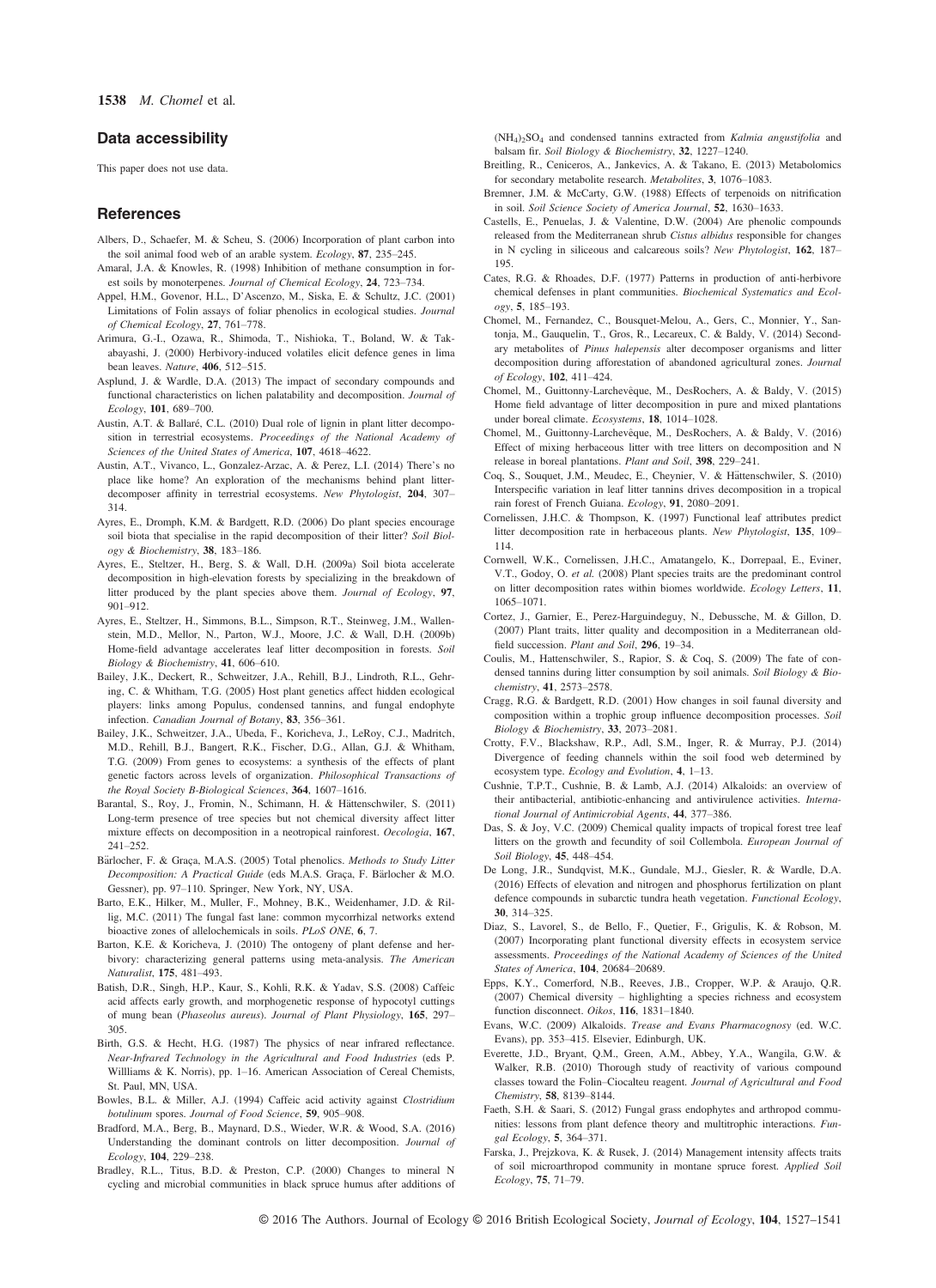- Fernandez, C., Lelong, B., Vila, B., Mévy, J., Robles, C., Greff, S., Dupouyet, S. & Bousquet-Mélou, A. (2006) Potential allelopathic effect of *Pinus* halepensis in the secondary succession: an experimental approach. *Chemoe-*
- cology, 16, 97-105.<br>Fernandez, C., Voiriot, S., Mevy, J.P., Vila, B., Ormeno, E., Dupouyet, S. & Bousquet-Melou, A. (2008) Regeneration failure of Pinus halepensis Mill.: the role of autotoxicity and some abiotic environmental parameters. Forest Ecology & Management, 255, 2928-2936.
- Ecology & Management, 255, 2928–2936. Fernandez, C., Santonja, M., Gros, R., Monnier, Y., Chomel, M., Baldy, V. & Bousquet-Melou, A. (2013) Allelochemicals of Pinus halepensis as drivers of biodiversity in Mediterranean open mosaic habitats during the colonization stage of secondary succession. Journal of Chemical Ecology, 39, 298–311.
- Fiehn, O. (2002) Metabolomics the link between genotypes and phenotypes. Plant Molecular Biology, 48, 155–171.
- Fierer, N., Schimel, J.P., Cates, R.G. & Zou, J.P. (2001) Influence of balsam poplar tannin fractions on carbon and nitrogen dynamics in Alaskan taiga floodplain soils. Soil Biology & Biochemistry, 33, 1827–1839.
- Fortunel, C., Garnier, E., Joffre, R., Kazakou, E., Quested, H., Grigulis, K. et al. (2009) Leaf traits capture the effects of land use changes and climate on litter decomposability of grasslands across Europe. Ecology, 90, 598– 611.
- Gallet, C. & Lebreton, P. (1995) Evolution of phenolic patterns in plants and associated litters and humus of a mountain forest ecosystem. Soil Biology & Biochemistry, 27, 157–165.
- Garcia-Palacios, P., Maestre, F.T., Kattge, J. & Wall, D.H. (2013) Climate and litter quality differently modulate the effects of soil fauna on litter decomposition across biomes. Ecology Letters, 16, 1045–1053.
- Garnier, E., Cortez, J., Billes, G., Navas, M.L., Roumet, C., Debussche, M., Laurent, G., Blanchard, A., Aubry, D., Bellmann, A., Neill, C. & Toussaint, J.P. (2004) Plant functional markers capture ecosystem properties during secondary succession. Ecology, 85, 2630–2637.
- Gartner, T.B. & Cardon, Z.G. (2004) Decomposition dynamics in mixed-spe-<br>cies leaf litter. Oikos. 104, 230-246.
- cies leaf litter. Oikos, 104, 230–246.<br>Gholz, H.L., Wedin, D.A., Smitherman, S.M., Harmon, M.E. & Parton, W.J. (2000) Long-term dynamics of pine and hardwood litter in contrasting environments: toward a global model of decomposition. Global Change Biology, 6. 751-765.
- 6, 751–765. Grime, J.P., Cornelissen, J.H.C., Thompson, K. & Hodgson, J.G. (1996) Evidence of a causal connection between anti-herbivore defence and the decomposition rate of leaves. Oikos, 77, 489–494.
- Hadacek, F. (2002) Secondary metabolites as plant traits: current assessment and future perspectives. Critical Reviews in Plant Sciences, 21, 273–322.
- Hagerman, A.E. (2002) The Tannin Handbook. Miami University, Oxford, OH 45056. Available at<http://www.users.muohio.edu/hagermae/> (Accessed 06/ 2010).
- Harrison, H.F., Peterson, J.K., Snook, M.E., Bohac, J.R. & Jackson, D.M. (2003) Quantity and potential biological activity of caffeic acid in sweet potato Ipomoea batatas (L.) Lam. storage root periderm. Journal of Agricultural and Food Chemistry, 51, 2943–2948.
- Hartley, S.E., Eschen, R., Horwood, J.M., Robinson, L. & Hill, E.M. (2012) Plant secondary metabolites and the interactions between plants and other organisms: the potential of a metabolomic approach. The Ecology of Plant Secondary Metabolites (eds G.R. Iason, M. Dicke & S.E. Hartley), pp. 204– 225. Cambridge University Press, Cambridge, UK.
- Hartmann, T. (2007) From waste products to ecochemicals: fifty years research of plant secondary metabolism. Phytochemistry, 68, 2831–2846.
- Hättenschwiler, S. & Jorgensen, H.B. (2010) Carbon quality rather than stoichiometry controls litter decomposition in a tropical rain forest. Journal of Ecology, 98, 754–763.<br>Hättenschwiler, S., Tiunov, A. & Scheu, S. (2005) Biodiversity and litter
- decomposition in terrestrial ecosystems. Annual Review of Ecology, Evolution, & Systematics, 36, 191–218.
- Hättenschwiler, S. & Vitousek, P. (2000) The role of polyphenols in terrestrial ecosystem nutrient cycling. Trends in Ecology & Evolution, 15, 238–243.
- Hopkins, W.G. (2003) Physiologie Végétale. De Boeck & Larcier, Bruxelles, Belgium.
- Hunt, H.W., Ingham, E.R., Coleman, D.C., Elliott, E.T. & Reid, C.P.P. (1988) Nitrogen limitation of production and decomposition in prairie, mountain meadow, and pine forest. Ecology, 69, 1009–1016.
- Hwang, S.Y. & Lindroth, R.L. (1997) Clonal variation in foliar chemistry of aspen: effects on gypsy moths and forest tent caterpillars. Oecologia, 111, 99–108.
- Iason, G.R., Dicke, M. & Hartley, S.E. (2012) The Ecology of Plant Secondary Metabolites. Cambridge University Press, Cambridge, UK.
- Ibanez, S., Bernard, L., Coq, S., Moretti, M., Lavorel, S. & Gallet, C. (2013) Herbivory differentially alters litter dynamics of two functionally contrasted
- grasses. Functional Ecology, 27, 1064–1074.<br>Iqbal, J., Siegrist, J.A., Nelson, J.A. & McCulley, R.L. (2012) Fungal endophyte infection increases carbon sequestration potential of southeastern USA
- tall fescue stands. Soil Biology & Biochemistry, 44, 81–92.<br>Jackrel, S.L. & Wootton, J.T. (2015) Cascading effects of induced terrestrial plant defences on aquatic and terrestrial ecosystem function. *Proceedings of* the Royal Society B-Biological Sciences, 282, 8.
- the Royal Society B-Biological Sciences, 282, 8. Joanisse, G.D., Bradley, R.L., Preston, C.M. & Munson, A.D. (2007) Soil enzyme inhibition by condensed litter tannins may drive ecosystem structure and processes: the case of Kalmia angustifolia. New Phytologist, 175, 535–546.
- Kanerva, S. & Smolander, A. (2008) How do coniferous needle tannins influence C and N transformations in birch humus layer? European Journal of Soil Biology, 44, 1–9.
- Karban, R., Yang, L.H. & Edwards, K.F. (2014) Volatile communication between plants that affects herbivory: a meta-analysis. Ecology Letters, 17, 44–52.
- Kazakou, E., Vile, D., Shipley, B., Gallet, C. & Garnier, E. (2006) Co-variations in litter decomposition, leaf traits and plant growth in species from a Mediterranean old-field succession. Functional Ecology, 20, 21–30.
- Kazakou, E., Violle, C., Roumet, C., Pintor, C., Gimenez, O. & Garnier, E. (2009) Litter quality and decomposability of species from a Mediterranean succession depend on leaf traits but not on nitrogen supply. Annals of Botany, 104, 1151–1161.
- Koricheva, J., Larsson, S., Haukioja, E. & Keinänen, M. (1998) Regulation of woody plant secondary metabolism by resource availability: hypothesis testing by means of meta-analysis. Oikos, 83, 212–226.
- Kraus, T.E.C., Dahlgren, R.A. & Zasoski, R.J. (2003) Tannins in nutrient dynamics of forest ecosystems – a review. Plant and Soil, 256, 41–66.
- Kuiters, A.T. (1990) Role of phenolic substances from decomposing forest litter in plant-soil interactions. Acta Botanica Neerlandica, 39, 329–348.
- Kurokawa, H., Peltzer, D.A. & Wardle, D.A. (2010) Plant traits, leaf palatability and litter decomposability for co-occurring woody species differing in invasion status and nitrogen fixation ability. Functional Ecology, 24, 513– 523.
- Langenheim, J.H. (1994) Higher-plant terpenoids a phytocentric overview of their ecological roles. Journal of Chemical Ecology, 20, 1223–1280.
- Lemons, A., Clay, K. & Rudgers, J.A. (2005) Connecting plant-microbial interactions above and belowground: a fungal endophyte affects decomposition. Oecologia, 145, 595–604.
- LeRoy, C.J., Whitham, T.G., Keim, P. & Marks, J.C. (2006) Plant genes link forests and streams. Ecology, 87, 255–261.
- Loranger, G., Ponge, J.F., Imbert, D. & Lavelle, P. (2002) Leaf decomposition in two semi-evergreen tropical forests: influence of litter quality. Biology & Fertility of Soils, 35, 247–252.
- Madritch, M., Donaldson, J.R. & Lindroth, R.L. (2006) Genetic identity of Populus tremuloides litter influences decomposition and nutrient release in a mixed forest stand. Ecosystems, 9, 528–537.
- Madritch, M.D., Jordan, L.M. & Lindroth, R.L. (2007) Interactive effects of condensed tannin and cellulose additions on soil respiration. Canadian Journal of Forest Research, 37, 2063–2067.
- Makkonen, M., Berg, M.P., van Hal, J.R., Callaghan, T.V., Press, M.C. & Aerts, R. (2011) Traits explain the responses of a sub-arctic Collembola community to climate manipulation. Soil Biology & Biochemistry, 43, 377–384.
- Mason, N.W.H., Carswell, F.E., Richardson, S.J. & Burrows, L.E. (2011) Leaf palatability and decomposability increase during a 200-year-old post-cultural woody succession in New Zealand. Journal of Vegetation Science, 22, 6-17.
- Mierziak, J., Kostyn, K. & Kulma, A. (2014) Flavonoids as important molecules of plant interactions with the environment. Molecules, 19, 16240– 16265.
- Mohney, B.K., Matz, T., Lamoreaux, J., Wilcox, D.S., Gimsing, A.L., Mayer, P. & Weidenhamer, J.D. (2009) In situ silicone tube microextraction: a new method for undisturbed sampling of root-exuded thiophenes from marigold (Tagetes erecta L.) in soil. Journal of Chemical Ecology, 35, 1279–1287.
- Moorhead, D.L. & Sinsabaugh, R.L. (2006) A theoretical model of litter decay and microbial interaction. Ecological Monographs, 76, 151–174.
- Nierop, K.G.J., Preston, C.M. & Verstraten, J.M. (2006) Linking the B ring hydroxylation pattern of condensed tannins to C, N and P mineralization. A case study using four tannins. Soil Biology & Biochemistry, 38, 2794– 2802.
- Nilsson, M.C., Gallet, C. & Wallstedt, A. (1998) Temporal variability of phenolics and batatasin-III in Empetrum hermaphroditum leaves over an eightyear period: interpretations of ecological function. Oikos, 81, 6–16.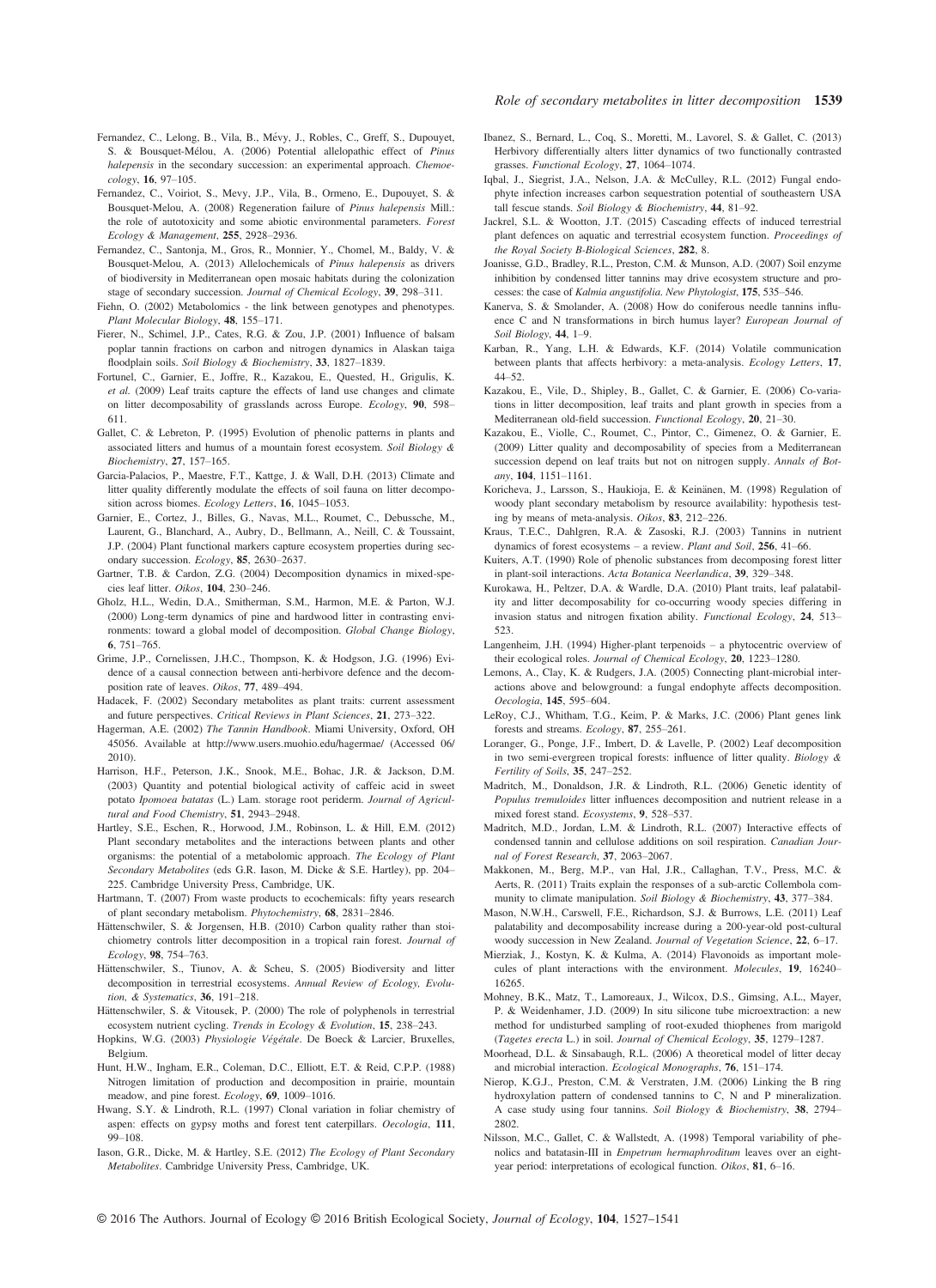- Norris, C.E., Preston, C.M., Hogg, K.E. & Titus, B.D. (2011) The influence of condensed tannin structure on rate of microbial mineralization and reactivity
- to chemical assays. *Journal of Chemical Ecology*, **37**, 311–319.<br>Omacini, M., Chaneton, E.J., Ghersa, C.M. & Otero, P. (2004) Do foliar endophytes affect grass litter decomposition? A microcosm approach using lolium multiflorum.  $Oikos$ , 104, 581–590.
- Ormeño, E., Fernandez, C. & Mévy, J.-P. (2007) Plant coexistence alters terpene emission and content of Mediterranean species. Phytochemistry, 68, 840–852.
- Ormeño, E., Baldy, V., Ballini, C., Larcheveque, M., Perissol, C. & Fernandez, C. (2006) Effects of environmental factors and leaf chemistry on leaf litter colonization by fungi in a Mediterranean shrubland. Pedobiologia, 50, 1–10.
- Paavolainen, L., Kitunen, V. & Smolander, A. (1998) Inhibition of nitrification in forest soil by monoterpenes. Plant and Soil, 205, 147–154.
- Pakeman, R.J., Eastwood, A. & Scobie, A. (2011) Leaf dry matter content as a predictor of grassland litter decomposition: a test of the 'mass ratio hypothesis'. Plant and Soil, 342, 49–57.
- Parsons, S.A., Lawler, I.R., Congdon, R.A. & Williams, S.E. (2011) Rainforest litter quality and chemical controls on leaf decomposition with near-infrared spectrometry. Journal of Plant Nutrition and Soil Science, 174, 710–720.
- Pausch, J., Kramer, S., Scharroba, A., Scheunemann, N., Butenschoen, O., Kandeler, E., Marhan, S., Riederer, M., Scheu, S., Kuzyakov, Y. & Ruess, L. (2016) Small but active – pool size does not matter for carbon incorporation in below-ground food webs. Functional Ecology, 30, 479–489.
- Perez-Harguindeguy, N., Diaz, S., Cornelissen, J.H.C., Vendramini, F., Cabido, M. & Castellanos, A. (2000) Chemistry and toughness predict leaf litter decomposition rates over a wide spectrum of functional types and taxa in central Argentina. Plant and Soil, 218, 21–30.
- Pey, B., Nahmani, J., Auclerc, A., Capowiez, Y., Cluzeau, D., Cortet, J. et al. (2014) Current use of and future needs for soil invertebrate functional traits in community ecology. Basic and Applied Ecology, 15, 194–206.
- Poinsot-balaguer, N., Racon, L., Sadaka, N. & Lepetit, J. (1993) Effects of tannin compounds on two species of Collembola. European Journal of Soil Biology, 29, 13–16.
- Purahong, W. & Hyde, K.D. (2011) Effects of fungal endophytes on grass and non-grass litter decomposition rates. Fungal Diversity, 47, 1–7.
- Quested, H., Eriksson, O., Fortunel, C. & Garnier, E. (2007) Plant traits relate to whole-community litter quality and decomposition following land use change. Functional Ecology, 21, 1016-1026.
- Quétier, F., Thebault, A. & Lavorel, S. (2007) Plant traits in a state and transition framework as markers of ecosystem response to land-use change. Ecological Monographs, 77, 33–52.
- Rice, E.L. (1984) Allelopathy. Academic Press, Londres, UK.
- Santonia, M., Baldy, V., Fernandez, C., Balesdent, J. & Gauquelin, T. (2015) Potential shift in plant communities with climate change: outcome on litter decomposition and nutrient release in a Mediterranean oak forest. Ecosystems, 18, 1253–1268.
- Sardans, J., Penuelas, J. & Rivas-Ubach, A. (2011) Ecological metabolomics: overview of current developments and future challenges. Chemoecology, 21, 191–225.
- Scalbert, A. (1991) Antimicrobial properties of tannins. *Phytochemistry*, 30, 3875–3883.
- Schardl, C.L., Florea, S., Pan, J., Nagabhyru, P., Bec, S. & Calie, P.J. (2013) The epichloae: alkaloid diversity and roles in symbiosis with grasses. Current Opinion in Plant Biology, 16, 480–488.
- Schimel, J.P., Cates, R.G. & Ruess, R. (1998) The role of balsam poplar secondary chemicals in controlling soil nutrient dynamics through succession in the Alaskan taiga. Biogeochemistry, 42, 221–234.
- Schimel, J.P., VanCleve, K., Cates, R.G., Clausen, T.P. & Reichardt, P.B. (1996) Effects of balsam poplar (Populus balsamifera) tannins and low molecular weight phenolics on microbial activity in taiga floodplain soil: implications for changes in N cycling during succession. Canadian Journal of Botany, 74, 84–90.
- Schofield, P., Mbugua, D.M. & Pell, A.N. (2001) Analysis of condensed tannins: a review. Animal Feed Science and Technology, 91, 21–40.
- Schweitzer, J.A., Bailey, J.K., Rehill, B.J., Martinsen, G.D., Hart, S.C., Lindroth, R.L., Keim, P. & Whitham, T.G. (2004) Genetically based trait in a dominant tree affects ecosystem processes. Ecology Letters, 7, 127–134.
- Schweitzer, J.A., Bailey, J.K., Bangert, R.K., Hart, S.C. & Whitham, T.G. (2007) The role of plant genetic variation in determining above- and belowground microbial communities. Microbial Ecology of Aerial Plant Surfaces (eds M.J. Bailey, A.K. Lilley, T.M. Timms-Wilson & P.T.N. Spencer-Phillips), pp. 107–199. CABI Publishing, Wallingford, UK.
- Schweitzer, J.A., Madritch, M.D., Bailey, J.K., LeRoy, C.J., Fischer, D.G., Rehill, B.J., Lindroth, R.L., Hagerman, A.E., Wooley, S.C., Hart, S.C. &

Whitham, T.G. (2008) From genes to ecosystems: the genetic basis of condensed tannins and their role in nutrient regulation in a Populus model sys-

- tem. Ecosystems, 11, 1005–1020. Schweitzer, J.A., Madritch, M., Felker-Quinn, E. & Bailey, J.K. (2012) From genes to ecosystems: plant genetics as a link between above- and belowground processes. Soil Ecology and Ecosystem Services (ed. D.H. Wall), pp. 82–97. Oxford University Press, New York, NY, USA.
- Siegrist, J.A., McCulley, R.L., Bush, L.P. & Phillips, T.D. (2010) Alkaloids may not be responsible for endophyte-associated reductions in tall fescue decomposition rates. Functional Ecology, 24, 460–468.
- Staaden, S., Milcu, A., Rohlfs, M. & Scheu, S. (2011) Olfactory cues associated with fungal grazing intensity and secondary metabolite pathway modulate Collembola foraging behaviour. Soil Biology and Biochemistry, 43, 1411–1416.
- Stotefeld, L., Scheu, S. & Rohlfs, M. (2012) Fungal chemical defence alters density-dependent foraging behaviour and success in a fungivorous soil arthropod. Ecological Entomology, 37, 323–329.
- Strickland, M.S., Osburn, E., Lauber, C., Fierer, N. & Bradford, M.A. (2009) Litter quality is in the eye of the beholder: initial decomposition rates as a function of inoculum characteristics. Functional Ecology, 23, 627–636.
- Swift, M.J., Heal, O.W. & Anderson, J.M. (1979) Decomposition in Terrestrial Ecosystems. Blackwell Scientific, Oxford, UK.
- Veen, G.F., Freschet, G.T., Ordonez, A. & Wardle, D.A. (2014) Litter quality and environmental controls of home-field advantage effects on litter decomposition. Oikos, 124, 187–195.
- Viard-Cretat, F., Gallet, C., Lefebvre, M. & Lavorel, S. (2009) A leachate a day keeps the seedlings away: mowing and the inhibitory effects of Festuca paniculata in subalpine grasslands. Annals of Botany, <sup>103</sup>, 1271–1278.
- Vivanco, L. & Austin, A.T. (2008) Tree species identity alters forest litter decomposition through long-term plant and soil interactions in Patagonia, Argentina. Journal of Ecology, 96, 727–736.
- Wall, D.H., Bradford, M.A., St John, M.G., Trofymow, J.A., Behan-Pelletier, V., Bignell, D.D.E. et al. (2008) Global decomposition experiment shows soil animal impacts on decomposition are climate-dependent. Global Change Biology, 14, 2661–2677.
- Wallenstein, M.D., Hess, A.M., Lewis, M.R., Steltzerae, H. & Ayres, E. (2010) Decomposition of aspen leaf litter results in unique metabolomes when decomposed under different tree species. Soil Biology & Biochemistry, 42, 484–490.
- Wallenstein, M.D., Haddix, M.L., Ayres, E., Steltzer, H., Magrini-Bair, K.A. & Paul, E.A. (2013) Litter chemistry changes more rapidly when decomposed at home but converges during decomposition-transformation. Soil Biology & Biochemistry, 57, 311–319.
- Wallstedt, A., Sommarin, M., Nilsson, M.C., Munson, A.D. & Margolis, H.A. (2001) The inhibition of ammonium uptake in excised birch (Betula pendula) roots by batatasin-III. Physiologia Plantarum, 113, 368–376.
- Wang, Q.K., Zhong, M.C. & He, T.X. (2013) Home-field advantage of litter decomposition and nitrogen release in forest ecosystems. Biology and Fertility of Soils, 49, 427–434.
- Ward, B.B., Courtney, K.J. & Langenheim, J.H. (1997) Inhibition of Nitrosomonas europaea by monoterpenes from coastal redwood (Sequoia sempervirens) in whole-cell studies. Journal of Chemical Ecology, 23, 2583–2598.
- Wardle, D.A., Bonner, K.I. & Barker, G.M. (2002) Linkages between plant litter decomposition, litter quality, and vegetation responses to herbivores. Functional Ecology, 16, 585–595.
- Wardle, D.A. & van der Putten, W.H. (2002) Biodiversity, ecosystem functioning and above-ground-below-ground linkages. Biodiversity and Ecosystem Functioning: Synthesis and Perspectives (eds M. Loreau, S. Naeem & P. Inchausti), pp. 155–168. Oxford University Press, New York, NY, USA.
- Weidenhamer, J.D., Mohney, B.K., Shihada, N. & Rupasinghe, M. (2014) Spatial and temporal dynamics of root exudation: how important is heterogeneity in allelopathic interactions? Journal of Chemical Ecology, 40, 940– 952
- Weston, L.A. & Mathesius, U. (2013) Flavonoids: their structure, biosynthesis and role in the rhizosphere, including allelopathy. Journal of Chemical Ecology, 39, 283–297.
- Weston, L.A., Skoneczny, D., Weston, P.A. & Weidenhamer, J.D. (2015) Metabolic profiling: an overview – new approaches for the detection and functional analysis of biologically active secondary plant products. Journal of Allelochemical Interactions, 2, 15–27.
- White, C.S. (1986) Volatile and water soluble inhibitors of nitrogen mineralization and nitrification in a ponderosa pine ecosystem. Biology and Fertility of Soils, 2, 97–104.
- White, C.S. (1988) Nitrification inhibition by monoterpenoids theoretical mode of action based on molecular structures. Ecology, 69, 1631–1633.